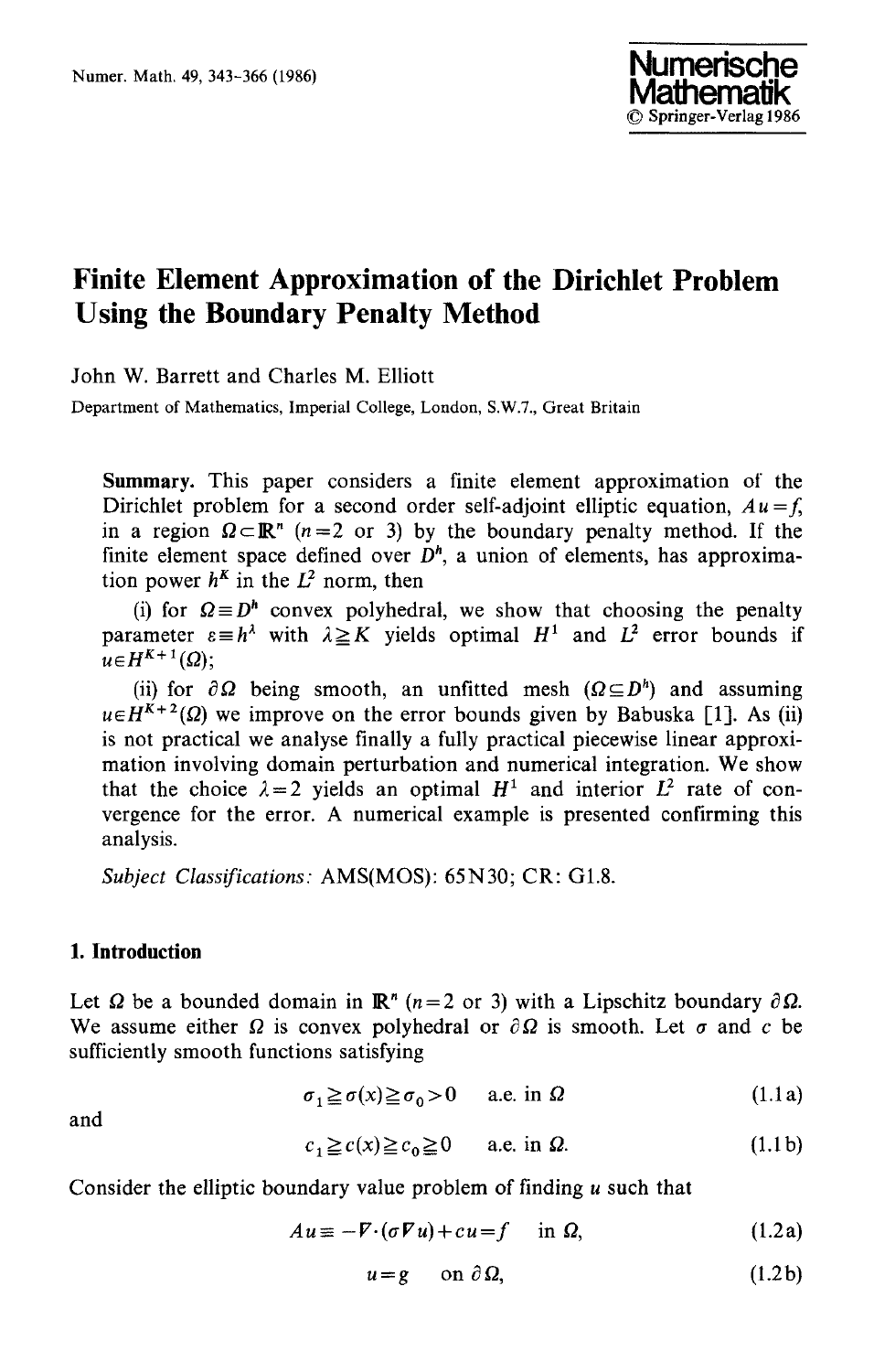for prescribed data  $f \in L^2(\Omega)$  and  $g \in H^2(\Omega)$ . The variational form of (1.2) is: find  $u \in \overline{H}_F^1(\Omega) \equiv \{w \in H^1(\Omega): w = g \text{ on } \partial \Omega\}$  such that

$$
a(u, v) = l(v) \qquad \forall v \in H_0^1(\Omega) = \{w \in H^1(\Omega) : w = 0 \text{ on } \partial \Omega\};
$$
 (1.3)

where

$$
a(w, v) \equiv (\sigma V w, V v)_{\Omega} + (c w, v)_{\Omega}, \qquad (1.4)
$$

$$
l(v) = (f, v)_{\Omega} \tag{1.5}
$$

and

$$
(w,v)_G = \int_G w v \, d x.
$$

It follows from the assumptions (1.1) that  $a(\cdot, \cdot)$  is continuous and coercive over  $H_0^1(\Omega)$  and hence (1.3) is a well-posed variational problem. From elliptic regularity theory it follows that  $u \in H^2(\Omega)$ .

The finite element approximation of (1.3) requires the construction of finite dimensional spaces approximating  $H_R^1(\Omega)$  and  $H_0^1(\Omega)$ . This is achieved in practice by fitting a mesh to  $\Omega$ . Either partitioning  $\Omega$  into elements if  $\Omega$  is polyhedral or approximating  $\Omega$  by  $\Omega^h$ , a union of isoparametric elements, if  $\partial \Omega$ is curved. However, if  $\partial \Omega$  is smooth and the imposed boundary condition is of the Neumann or Robin type; that is, (1.2b) is replaced by

$$
\sigma \frac{\partial u}{\partial v} + \alpha u = g \quad \text{on } \partial \Omega,
$$
 (1.6)

where v denotes the outward pointing unit normal on  $\partial \Omega$  and  $\alpha(x) \ge 0$ ; then it is not necessary to fit the elements to the boundary in order to retain the optimal rate of convergence, see Barrett and Elliott [6]. They show that if the finite element space defined over  $D^h$ , a union of elements, has approximation  $h<sup>K</sup>$  in the  $L<sup>2</sup>$  norm and if the region of integration is approximated by  $\Omega<sup>h</sup>$  with  $dist(\Omega, \Omega^h) \leq C h^K$  then the optimal rate of convergence for the error in the  $H^1$ and  $L^2$  norms can be retained whether  $\Omega^h$  is fitted  $(\Omega^h \equiv D^h)$  or unfitted  $(\Omega^h)$  $\subset D^h$ ). We note that unfitted meshes have useful practical applications to free and moving boundary problems as at each step only the domain of integration and not the mesh has to be adjusted; see Barrett and Elliott [3, 5] for example.

The need to fit the mesh,  $\Omega^h \equiv D^h$ , in the case of the finite element approximation of (1.3) is that the Dirichlet boundary condition is imposed essentially on the finite element trial space. To remove this constraint and be able to explore the possibility of using an unfitted mesh,  $\Omega^h \subseteq D^h$ , when  $\partial \Omega$  is smooth for the Dirichlet problem the boundary condition has to be imposed weakly. One method of imposing the boundary condition weakly is the penalty method, as studied by Babuska [1].

The penalty method considers the penalised problem of finding  $u<sub>s</sub>$  such that

$$
Au_{\varepsilon} = f \quad \text{in } \Omega,\tag{1.7a}
$$

$$
\sigma \frac{\partial u_{\varepsilon}}{\partial v} + \varepsilon^{-1} (u_{\varepsilon} - g) = 0 \quad \text{on } \partial \Omega,
$$
 (1.7b)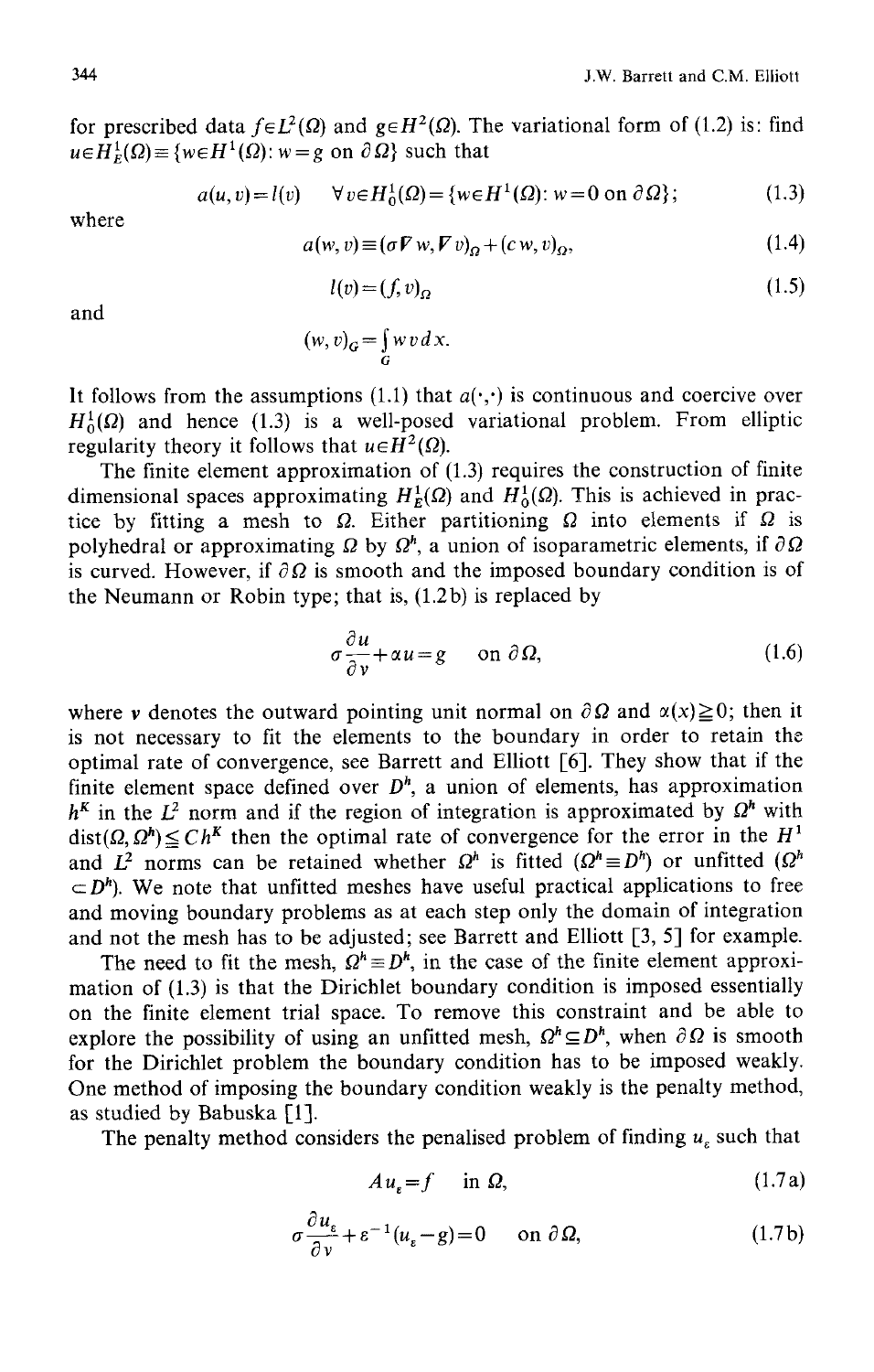where  $\varepsilon$ , a positive constant, is the penalty parameter. The variational form of (1.7) is: find  $u_{\varepsilon} \in H^1(\Omega)$  such that

$$
a_{\varepsilon}(u_{\varepsilon}, v) = l_{\varepsilon}(v) \qquad \forall v \in H^{1}(\Omega), \tag{1.8}
$$

where

$$
a_{\varepsilon}(w,v) \equiv a(w,v) + \varepsilon^{-1} \langle w,v \rangle_{\partial \Omega}, \tag{1.9}
$$

$$
l_{\varepsilon}(v) \equiv l(v) + \varepsilon^{-1} \langle g, v \rangle_{\partial G} \tag{1.10}
$$

and

$$
\langle w, v \rangle_{\partial G} = \int_{\partial G} w v \, ds.
$$

Since  $\varepsilon > 0$  it follows that  $a_{\varepsilon}(\cdot, \cdot)$  is continuous and coercive over  $H^1(\Omega)$  and hence (1.8) is a well-posed variational problem.

It is a simple matter, see Theorem 2.1 in the next section, to show that the solutions of  $(1.3)$  and  $(1.8)$  satisfy

$$
||u - u_{\varepsilon}||_{0,\Omega} \leq C \varepsilon ||u||_{2,\Omega}, \qquad (1.11)
$$

where C is a constant independent of  $\varepsilon$ , and so  $u_{\varepsilon} \rightarrow u$  as  $\varepsilon \rightarrow 0$ . As the boundary condition  $(1.7b)$  is of the Robin type the finite element approximation of  $(1.8)$ can be based on an unfitted mesh if  $\partial \Omega$  is smooth. The important problem is how to choose the penalty parameter  $\varepsilon$  with respect to h and K so that  $u_n^h$ , the finite element approximation of  $(1.8)$ , converges to u at the optimal rate as  $h\rightarrow 0$ .

The outline of this paper is as follows: in the next section we define and analyse a finite element approximation to (1.8) in the absence of variational crimes; that is  $\Omega^h \equiv \Omega \subseteq D^h$  and all integrations are performed exactly. In Subsect. 2.1 we consider the case of  $\partial \Omega$  smooth and so (1.8) requires evaluating integrals over curved domains and hence is not practical. Babuska [1] analysed this approximation for Poisson's equation,  $\sigma = 1$  and  $c = 0$ , with homogeneous boundary data,  $g \equiv 0$ . Setting  $\varepsilon = h^{\lambda}$ ,  $\lambda > 0$ , Babuska [1] showed that u and  $u_r^h$  satisfied the following error bounds for  $\delta > 0$  arbitrary

$$
||u - u\varepsilonh||1, \Omega \leq C h\mu_1 - \delta ||u||K, \Omega
$$
 (1.12a)

and

$$
\|u - u_{\varepsilon}^{h}\|_{0,\Omega} \leq C h^{\mu_0 - \delta} \|u\|_{K,\Omega},
$$
\n(1.12b)

where

$$
m = \max[1, \frac{1}{2}(\lambda + 1)], \tag{1.13a}
$$

$$
p = (K - m)/(K - 1),
$$
\n(1.13b)

$$
\mu_1 = \min[\lambda, K - 1, K - \frac{1}{2}(\lambda + 1), K + \frac{1}{2}(\lambda - 3)] \tag{1.14a}
$$

and

$$
\mu_0 = \min[\lambda, p + \frac{1}{2}\lambda, \mu_1 + \frac{1}{2}\lambda, \mu_1 + p]. \tag{1.14b}
$$

Thus for piecewise linears,  $K=2$ , the only choice of  $\lambda$  which yields an optimal  $H^1$  error estimate,  $\mu_1 = 1$ , is  $\lambda = 1$  and this leads to a suboptimal  $L^2$  error estimate,  $\mu_0 = 1$ . For  $K \ge 3$  there is no choice of  $\lambda$  which yields an optimal  $H^1$ estimate.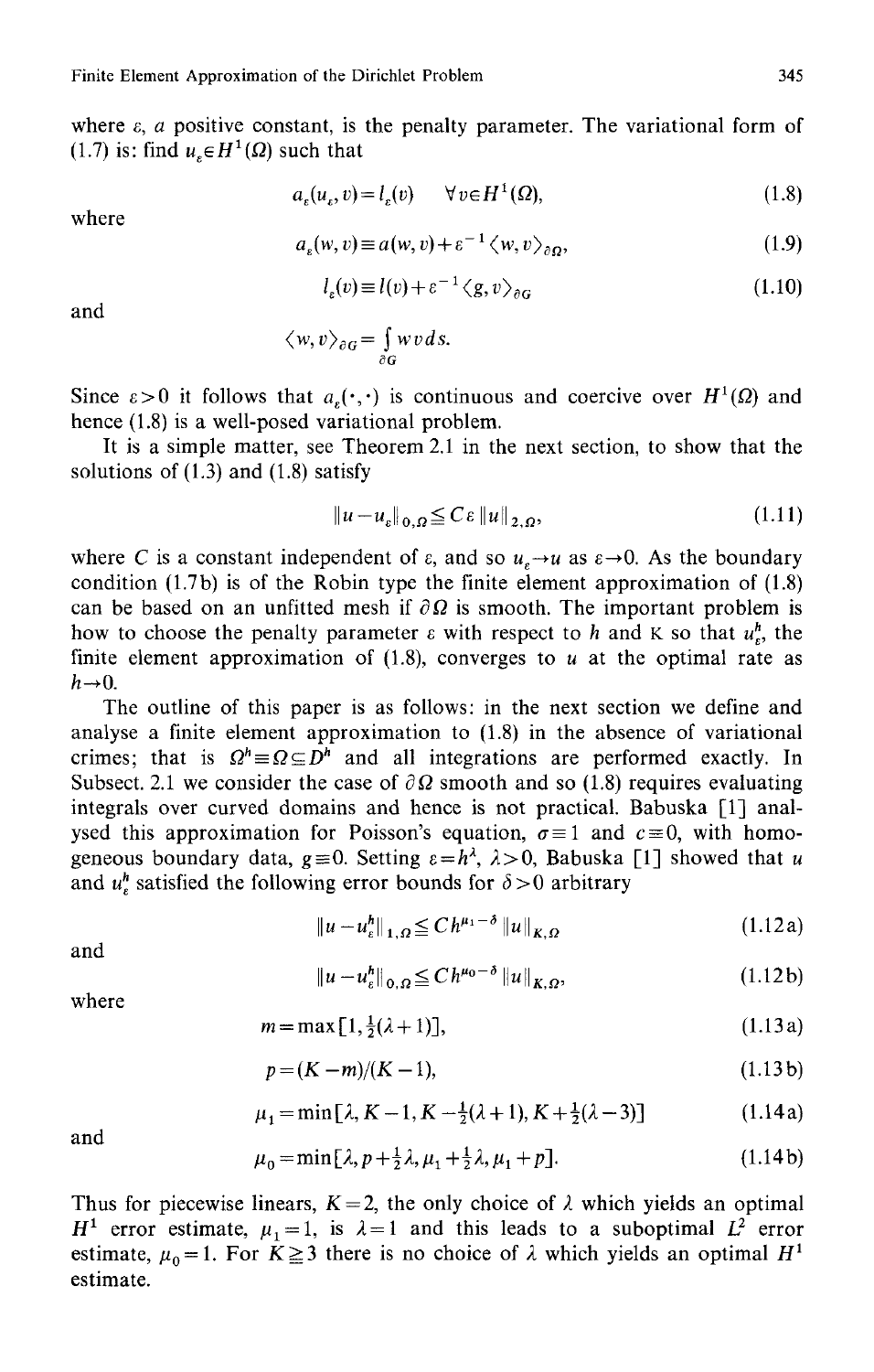Assuming more smoothness on u,  $u \in H^{K+2}(\Omega)$ , we show in Subsect. 2.1 that these bounds can be improved so that (1.12) holds with  $\delta = 0$ ,  $\mu_1 = \mu_1^*$  and  $\mu_0$  $=\mu_0^*$  where

$$
\mu_1^* = \min\left[\lambda, K - 1, K - \frac{1}{2}\lambda\right] \tag{1.15a}
$$

and

$$
\mu_0^* = \min[\lambda, \mu_1^* + 1, \mu_1^* + \frac{1}{2}\lambda, \mu_1^* - \frac{1}{2}(\lambda - 3)].
$$
 (1.15b)

Thus with  $K=2$  an optimal  $H^1$  error bound is obtained if  $\lambda$  is such that  $1 \leq \lambda \leq 2$  which leads to  $\mu_0^* = \min[\lambda, 1 + \frac{1}{2}\lambda, \frac{1}{2}(5 - \lambda)].$  Hence the best choice of  $\lambda$ is  $\frac{5}{3}$  leading to  $\mu_0^* = \frac{5}{3}$ . This is an improvement over (1.14), but of course still not optimal. For  $K = 3$  the choice  $\lambda = 2$  yields an optimal  $H^1$  error bound.

In Subsect. 2.2 we consider the case of  $\Omega$  being convex polyhedral. We analyse a finite element approximation to (1.8) in the absence of variational crimes assuming  $\Omega^h \equiv \Omega \equiv D^h$ . This is a less interesting case as in practice it is straightforward to impose the boundary condition essentially using a finite element approximation of (1.3) as opposed to using the penalty method. However, Zhong-Ci Shi [14] has analysed this case to explain the numerical results of Utku and Carey [13]. Zhong-Ci Shi [14] shows that for piecewise linears choosing  $\lambda = 1$  one obtains an optimal  $H^1$  error bound if  $\frac{\partial u}{\partial y} \in H^{\frac{1}{2}}(\partial \Omega)$ . We show for  $K \ge 2$  that if  $u \in H^{K+1}(\Omega)$  then choosing  $\lambda \ge K$  one obtains optimal  $H^1$  and  $L^2$  error bounds.

In Sect. 3 we return to the more important case of  $\partial\Omega$  smooth and analyse a fully practical piecewise linear finite element approximation of (1.8) on an unfitted mesh involving domain perturbation and numerical integration. We show that with  $\lambda = 2$  the results (1.12) and (1.15) remain valid. Moreover, although the global  $L^2$  error bound is only  $O(h^3)$  we obtain an optimal order interior  $L^2$  error bound over a domain  $\Omega_0 \subset \subset \Omega_1 \subset \subset \Omega^h$ . Finally, in Sect. 4 we report on some numerical calculations with piecewise linear elements which confirm the error bounds derived above. The results show the superiority of choosing  $\lambda = 2$  as opposed to  $\lambda = 1$ ; which is generally quoted in the literature, see Utku and Carey [13] and King [8] for example, not only asymptotically but also for finite h.

We end this section by stating the notation we shall adopt throughout this paper. Given  $m \in \mathbb{N}$  and a bounded domain G in  $\mathbb{R}^n$ ,

$$
W^{m,p}(G) = \{w \in L^p(G) : D^n w \in L^p(G) \text{ for all } |\eta| \leq m\}
$$

and

$$
H^m(G) \equiv W^{m,2}(G)
$$

denote, for  $1 \leq p \leq \infty$ , the standard Sobolev spaces, where we use the multiindex notation for the derivatives. We use the following norms and semi-norms on functions w defined by

$$
||w||_{m,p,G} = \left[ \sum_{|\eta| \le m} |D^{\eta}w|_{0,p,G}^p \right]^{1/p}, \qquad ||w||_{m,G} \equiv ||w||_{m,2,G},
$$
  

$$
|w|_{m,p,G} = \left[ \sum_{|\eta| = m} |D^{\eta}w|_{0,p,G}^p \right]^{1/p}, \qquad |w|_{m,G} \equiv |w|_{m,2,G}
$$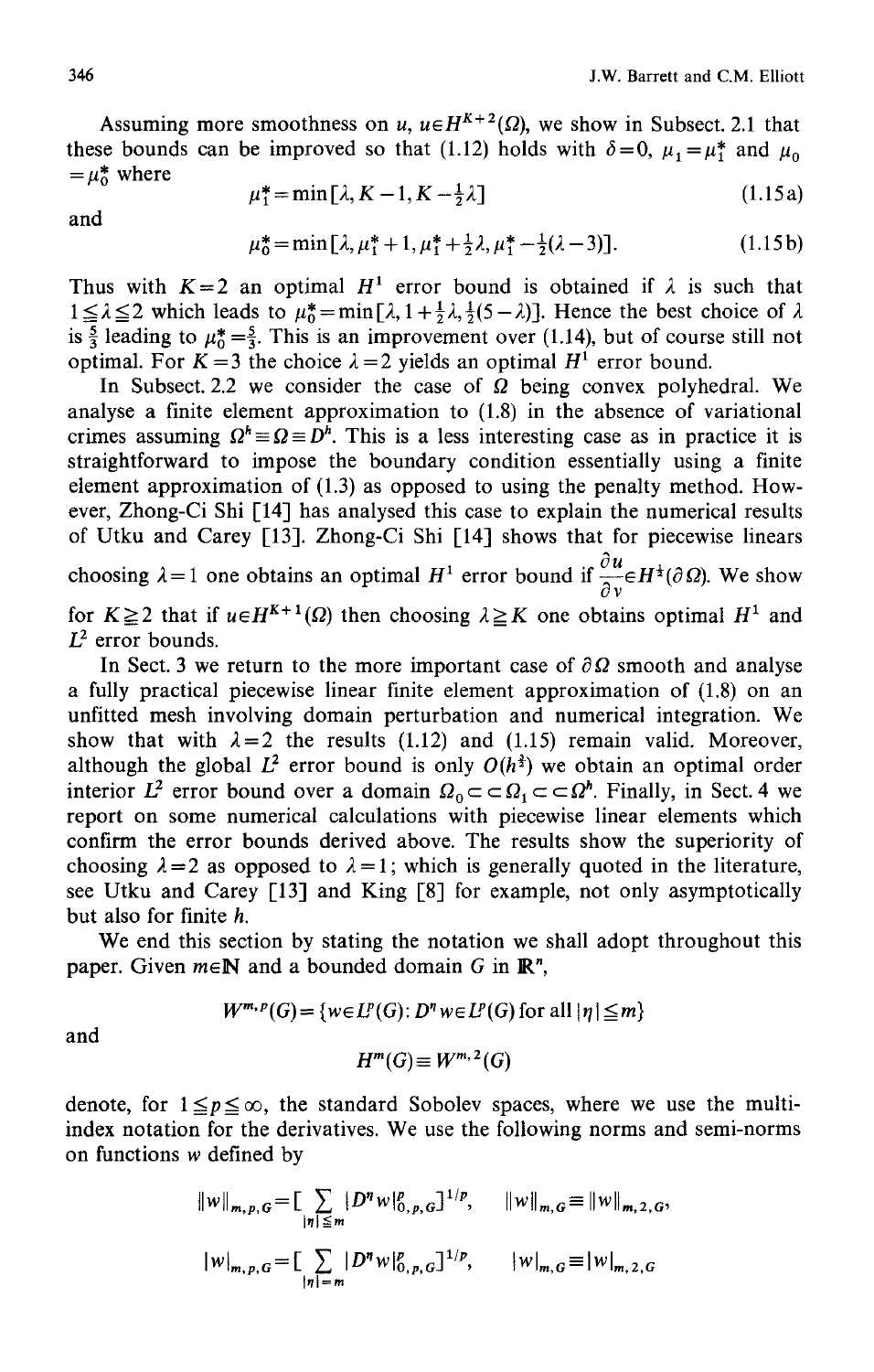and

$$
|w|_{0,p,G} = \prod_G |w|^p dx \, \mathrm{d}x
$$

for  $m \in \mathbb{N}$  and  $1 \leq p < \infty$  with the standard modification for  $p = \infty$ . For  $\partial G$  a section of the boundary of G we define  $W^{m,p}(\partial G)$  and  $\|\cdot\|_{m,p,\partial G}$  as above with G replaced by  $\partial G$  if  $\partial G$  is of class  $\mathscr{C}^{m,1}$ , see Kufner, John and Fucik ([10], p. 305). If  $\partial G$  is only piecewise  $\mathscr{C}^{m,1}$ , that is,  $\partial G = \bigcup_{i=1}^{N} \partial_i G$  with  $\partial_i G$  of class  $\mathscr{C}^{m,1}$ ; we define

$$
||w||_{m,p,\partial G} = \left[\sum_{i=1}^{N} ||w||_{m,p,\partial_i G}^p\right]^{1/p}.
$$
 (1.16)

The measure of a domain G is denoted by  $m(G)$ . Throughout C denotes a positive constant independent of h and the penalty parameter  $\varepsilon$  whose value may change in different relations. We require the trace inequalities: for  $\partial G$  of class  $\mathscr{C}^{0,1}$ 

$$
||D^{\eta} w||_{0,\partial G} \leq C ||w||_{|\eta|+1,G} \quad \forall w \in H^{|\eta|+1}(G), \tag{1.17a}
$$

and for  $\partial G$  of class  $\mathscr{C}^{0,1}$  and piecewise  $\mathscr{C}^{m-1,1}$  this implies that for  $m \in \mathbb{N}$ 

$$
||w||_{m-1,\partial G} \leq C ||w||_{m,G} \quad \forall w \in H^m(G)
$$
 (1.17b)

and

$$
\left\|\frac{\partial w}{\partial v}\right\|_{m-1,\partial G} \leq C \left\|w\right\|_{m+1,G} \quad \forall w \in H^{m+1}(G). \tag{1.17c}
$$

We require also the fractional Sobolev space  $H^{m-\frac{1}{2}}(\partial G)$ ,  $m \in \mathbb{N}$ , for  $\partial G$  of class  $\mathscr{C}^{m-1,1}$  with norm defined by

$$
||w||_{m-\frac{1}{2},\partial G} = \inf_{\substack{v \in H^m(G) \\ v \equiv w \text{ on } \partial G}} ||v||_{m,G}.
$$

The following trace inequalities hold

$$
||w||_{m-\frac{1}{2},\partial G} \le ||w||_{m,G} \qquad \forall w \in H^m(G) \tag{1.18a}
$$

and for  $m \ge 2$ 

$$
\left\|\frac{\partial w}{\partial v}\right\|_{m-\frac{3}{2},\partial G} \leq C \left\|w\right\|_{m,G} \quad \forall w \in H^m(G). \tag{1.18b}
$$

In (1.17) and (1.18) above v is the outward pointing unit normal to  $\partial G$  and C is a constant independent of  $w$ ; see Kufner, John and Fucik  $[10]$ .

Finally, we require the Friedrichs' inequality for  $\partial G$  of class  $\mathscr{C}^{0,1}$ 

$$
||w||_{0,G}^{2} \leq C\{|w|_{1,G}^{2} + ||w||_{0,\partial G}^{2}\} \qquad \forall w \in H^{1}(G), \tag{1.19}
$$

where  $C$  is a constant independent of  $w$ .

# **2. Error Bounds in the Absence of Variational Crimes**

Before discussing the finite element approximation of the penalised problem (1.8) we first show that  $u_{\varepsilon} \rightarrow u$  as  $\varepsilon \rightarrow 0$ .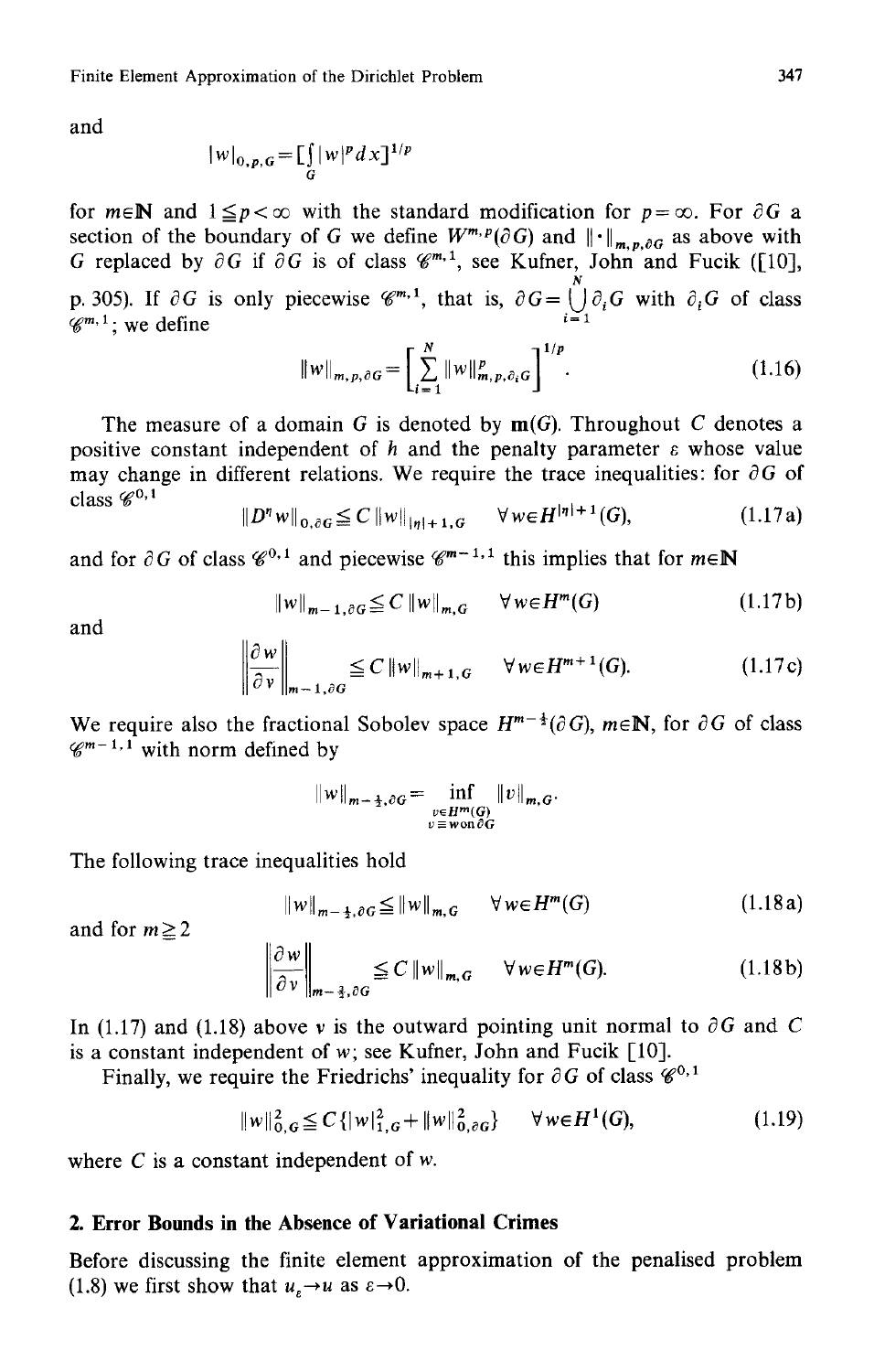**Theorem 2.1.** The solutions u and  $u<sub>r</sub>$  of (1.3) and (1.8) satisfy:

$$
\|u - u_{\varepsilon}\|_{0,\Omega} \leq C\varepsilon \|u\|_{2,\Omega}.\tag{2.1}
$$

*Proof.* From (1.3) and (1.8) it follows that

$$
a_{\varepsilon}(u - u_{\varepsilon}, v) = \left\langle \sigma \frac{\partial u}{\partial v}, v \right\rangle_{\partial \Omega} \qquad \forall v \in H^{1}(\Omega)
$$
 (2.2)

and so choosing  $v=u-u_{\epsilon}$ , we obtain

$$
\varepsilon^{-1} \|u - u_{\varepsilon}\|_{0,\partial\Omega}^2 \le a_{\varepsilon}(u - u_{\varepsilon}, u - u_{\varepsilon})
$$

$$
= \left\langle \sigma \frac{\partial u}{\partial v}, u - u_{\varepsilon} \right\rangle_{\partial\Omega}.
$$

From the trace inequalities (1.17) it follows that

$$
||u - u_{\varepsilon}||_{0, \partial \Omega} \leq C \varepsilon ||u||_{2, \Omega}.
$$
 (2.3)

**Observe** that

$$
||u - u_{\varepsilon}||_{0,\Omega} = \sup_{\eta \in L^{2}(\Omega)} \frac{|(u - u_{\varepsilon}, \eta)_{\Omega}|}{\|\eta\|_{0,\Omega}}.
$$
 (2.4)

For any  $\eta \in L^2(\Omega)$  define z such that

$$
Az = \eta \quad \text{in } \Omega \qquad z = 0 \quad \text{on } \partial \Omega. \tag{2.5}
$$

It follows from elliptic regularity for either  $\partial \Omega$  smooth or  $\Omega$  convex polyhedral that

$$
\|z\|_{2,\Omega} \le C \|\eta\|_{0,\Omega}.\tag{2.6}
$$

Note that as  $z \in H_0^1(\Omega)$  we have

$$
|(u - u_{\varepsilon}, Az)_{\Omega}| = \left| a(u - u_{\varepsilon}, z) - \left\langle u - u_{\varepsilon}, \sigma \frac{\partial z}{\partial v} \right\rangle_{\partial \Omega} \right|
$$
  
 
$$
\leq C \varepsilon ||u||_{2, \Omega} ||z||_{2, \Omega}, \qquad (2.7)
$$

where we have noted  $(2.2)$  and applied the bound  $(2.3)$  and the trace inequality (1.17c). Combining (2.4), (2.5), (2.6) and (2.7) yields the desired result (2.1).  $\Box$ 

Let  $D^*$  be a bounded domain in  $\mathbb{R}^n$  containing  $\Omega$  such that  $D^* \equiv \bigcup_{\tau \in T^*} \bar{\tau}$ , where  $T^*$  is a collection of disjoint open regular simplicial elements  $\tau$ , each with maximum diameter not exceeding h. We have in general as  $\Omega$  is not a union of elements that

$$
\overline{\Omega} \subseteq \overline{D} \subseteq \overline{D}^*(h) \subset \mathbb{R}^n, \tag{2.8a}
$$

where

$$
\bar{D} \equiv \bigcup_{\tau \in T} \bar{\tau} \tag{2.8 b}
$$

and

$$
T \equiv \{\tau \in T^* : \tau \cap \Omega + \emptyset\}. \tag{2.8c}
$$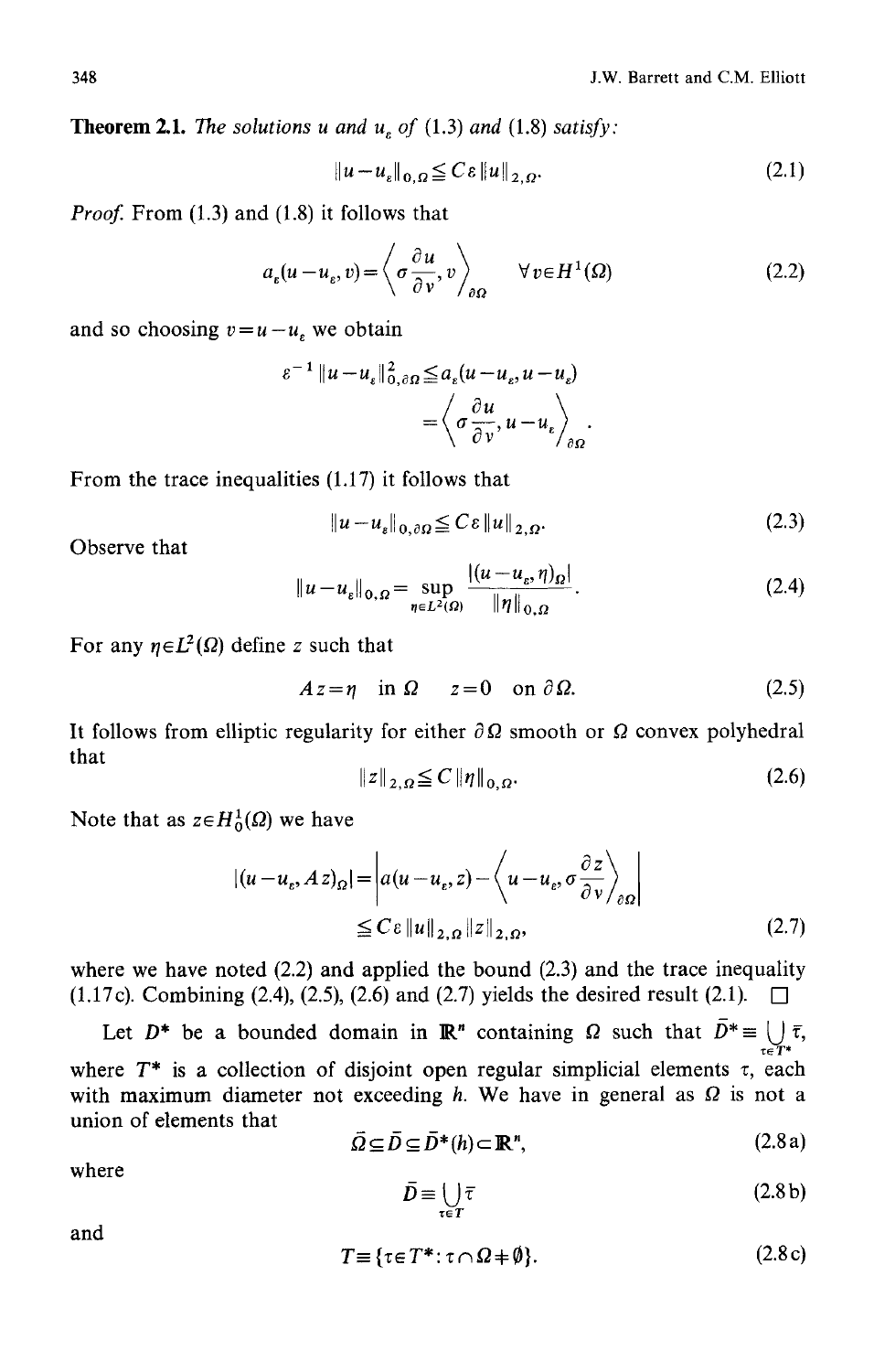Finite Element Approximation of the Dirichlet Problem 349

In addition, we set

$$
B = \{ \tau \in T : \mathbf{m}(\overline{\tau} \cap \partial \Omega) \neq 0 \text{ in } \mathbb{R}^{n-1} \}. \tag{2.8d}
$$

Associated with T is a finite dimensional subspace  $S<sup>h</sup>$  of  $C<sup>0</sup>(\overline{D})$ , depending upon an integer  $K \ge 2$ . Let  $\pi_h$ :  $C^0(\overline{D}) \rightarrow S^h$  denote the interpolation operator. Sometimes we shall require a generalised interpolation operator  $\pi^g$ :  $L^2(D) \rightarrow S^h$ , see Clement [7] for example. We assume that the following approximation properties hold:

(A1) For integers K' and m satisfying  $K' \ge m \ge 0$ ,  $K \ge K' \ge 2$  and for  $p \in [2, \infty]$ 

$$
|w - \pi_h w|_{m, p, \tau} \leq C_1 h^{K' - m} |w|_{K', p, \tau}
$$
  
 
$$
\forall w \in W^{K', p}(\tau), \ \forall \tau \in T,
$$
 (2.9 a)

and for integers K' and m satisfying  $K' \ge m \ge 0$  and  $K \ge K' \ge 0$ 

$$
|w - \pi_h^g w|_{m,\tau} \leq C_2 h^{K'-m} |w|_{K',\tau}
$$
  

$$
\forall w \in H^{K'}(\tau), \ \forall \tau \in T;
$$
 (2.9 b)

where  $C_1$  and  $C_2$  are constants independent of h and w. This assumption is satisfied by the standard piecewise polynomial spaces  $S<sup>h</sup>$  used in practice.

As the mesh is unfitted, in order to define the interpolate (generalised interpolate) in S<sup>h</sup> of a given function  $w \in H^2(\Omega)$  ( $L^2(\Omega)$ ) it is necessary to extend the domain of definition of w. It is convenient to introduce a domain  $\tilde{Q} \subset \mathbb{R}^n$ with a smooth boundary such that

$$
\Omega \subseteq D \subseteq \Omega \qquad \forall h < h_0. \tag{2.10}
$$

For all integers  $s \ge 0$  there exists an extension operator E:  $H^s(\Omega) \rightarrow H^s(\tilde{\Omega})$  such that

$$
Ew = w \quad \text{on } \Omega \tag{2.11a}
$$

and

$$
||Ew||_{s,\tilde{\Omega}} \leq C ||w||_{s,\Omega}, \tag{2.11b}
$$

where C is independent of w (see Kufner, John and Fucik  $[10]$ ).

A finite element approximation to (1.8) is: find  $u_r^h \in S^h$  such that

$$
a_{\varepsilon}(u_{\varepsilon}^h, \chi) = l_{\varepsilon}(\chi) \qquad \forall \chi \in \mathcal{S}^h. \tag{2.12}
$$

This approximation has been analysed by Babuska [1] for  $\partial \Omega$  smooth and assuming  $u \in H^{K}(\Omega)$ . As (2.12) requires the exact evaluation of integrals over curved domains it is not a practical finite element approximation. In Subsect. 2.1 we also analyse this approximation in order to see what one can expect from the penalty method in an ideal situation. Assuming more smoothness on *u*,  $u \in H^{K+2}(\Omega)$ , we are able to improve on the rates of convergence in the  $H^1$  and  $L^2$  norms given by Babuska [1]. In Sect. 3 we see that these rates are retained by a fully practical piecewise linear finite element approximation of (1.8) involving domain perturbation and numerical integration. In Sub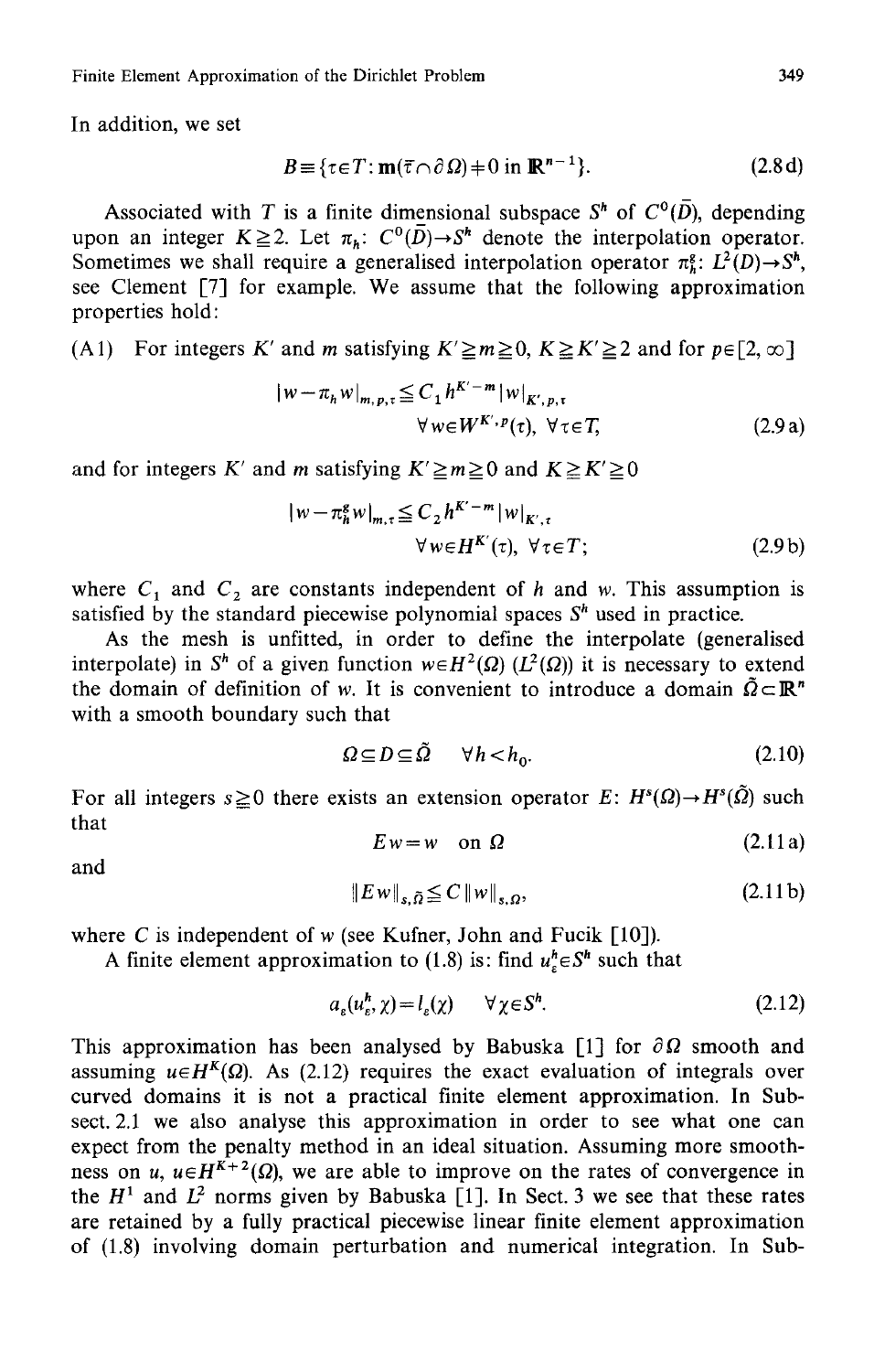sect. 2.2 we analyse the approximation (2.12) for the case of  $\Omega$  being convex polyhedral with  $\overline{Q} = D$ .

In the results that follow we adopt the notation  $\|\cdot\|_a^2 \equiv a(\cdot, \cdot)$ . Lemmas 2.1 and 2.2 below derive abstract  $H^1$  and  $L^2$  error bounds for the Approximation (2.12).

**Lemma 2.1.** The solutions u and  $u^h$  of (1.3) and (2.12) satisfy:

$$
||u - u_{\varepsilon}^{h}||_{a}^{2} + \varepsilon^{-1} ||u - \varepsilon \sigma \frac{\partial u}{\partial v} - u_{\varepsilon}^{h}||_{0, \partial \Omega}^{2}
$$
  

$$
\leq \inf_{\chi \in S^{h}} \left[ ||u - \chi||_{a}^{2} + \varepsilon^{-1} ||u - \varepsilon \sigma \frac{\partial u}{\partial v} - \chi||_{0, \partial \Omega}^{2} \right].
$$
 (2.13)

*Proof.* From (1.2) we have that

$$
a(u,v) = l(v) + \left\langle \sigma \frac{\partial u}{\partial v}, v \right\rangle_{\partial \Omega} \qquad \forall v \in H^1(\Omega). \tag{2.14}
$$

Choosing  $v = \chi$  and subtracting (2.12) we obtain

$$
a(u - u_{\varepsilon}^h, \chi) + \varepsilon^{-1} \left\langle u - \varepsilon \sigma \frac{\partial u}{\partial v} - u_{\varepsilon}^h, \chi \right\rangle_{\partial \Omega} = 0 \quad \forall \chi \in S^h. \tag{2.15}
$$

Therefore for all  $\chi \in S^h$  it follows that

$$
\|u - u_{\varepsilon}^{h}\|_{a}^{2} + \varepsilon^{-1} \|u - \varepsilon \sigma \frac{\partial u}{\partial \nu} - u_{\varepsilon}^{h}\|_{0, \partial \Omega}^{2}
$$
  
=  $a(u - u_{\varepsilon}^{h}, u - \chi) + \varepsilon^{-1} \left\langle u - \varepsilon \sigma \frac{\partial u}{\partial \nu} - u_{\varepsilon}^{h}, u - \varepsilon \sigma \frac{\partial u}{\partial \nu} - \chi \right\rangle_{\partial \Omega}$   

$$
\leq \frac{1}{2} \Big[ \|u - u_{\varepsilon}^{h}\|_{a}^{2} + \|u - \chi\|_{a}^{2} \Big] + \frac{\varepsilon^{-1}}{2} \Big[ \|u - \varepsilon \sigma \frac{\partial u}{\partial \nu} - u_{\varepsilon}^{h}\|_{0, \partial \Omega}^{2} + \Big\| u - \varepsilon \sigma \frac{\partial u}{\partial \nu} - \chi \Big\|_{0, \partial \Omega}^{2} \Big].
$$

Hence the desired result (2.13) holds.  $\Box$ 

**Lemma 2.2.** Assuming (A1) holds the solutions u and  $u_k^h$  of (1.3) and (2.12) *satisfy:* 

$$
\|u - u_{\varepsilon}^{h}\|_{0,\Omega} \le C \left[h\left\|u - u_{\varepsilon}^{h}\right\|_{a} + \left\|u - u_{\varepsilon}^{h}\right\|_{0,\partial\Omega}\right] + C \varepsilon^{-1} \sup_{z \in H^{2}(\Omega) \cap H_{0}^{1}(\Omega)} \left[\frac{\left\|z - \pi_{h}\tilde{z}\right\|_{0,\partial\Omega}}{\left\|z\right\|_{2,\Omega}}\right] \left\|u - \varepsilon \sigma \frac{\partial u}{\partial \nu} - u_{\varepsilon}^{h}\right\|_{0,\partial\Omega}, (2.16)
$$

*where*  $\tilde{z} \equiv E z$ .

*Proof.* As

$$
||u - u_{\varepsilon}^h||_{0,\Omega} = \sup_{\eta \in L^2(\Omega)} \frac{|(u - u_{\varepsilon}^h, \eta)_{\Omega}|}{\|\eta\|_{0,\Omega}},
$$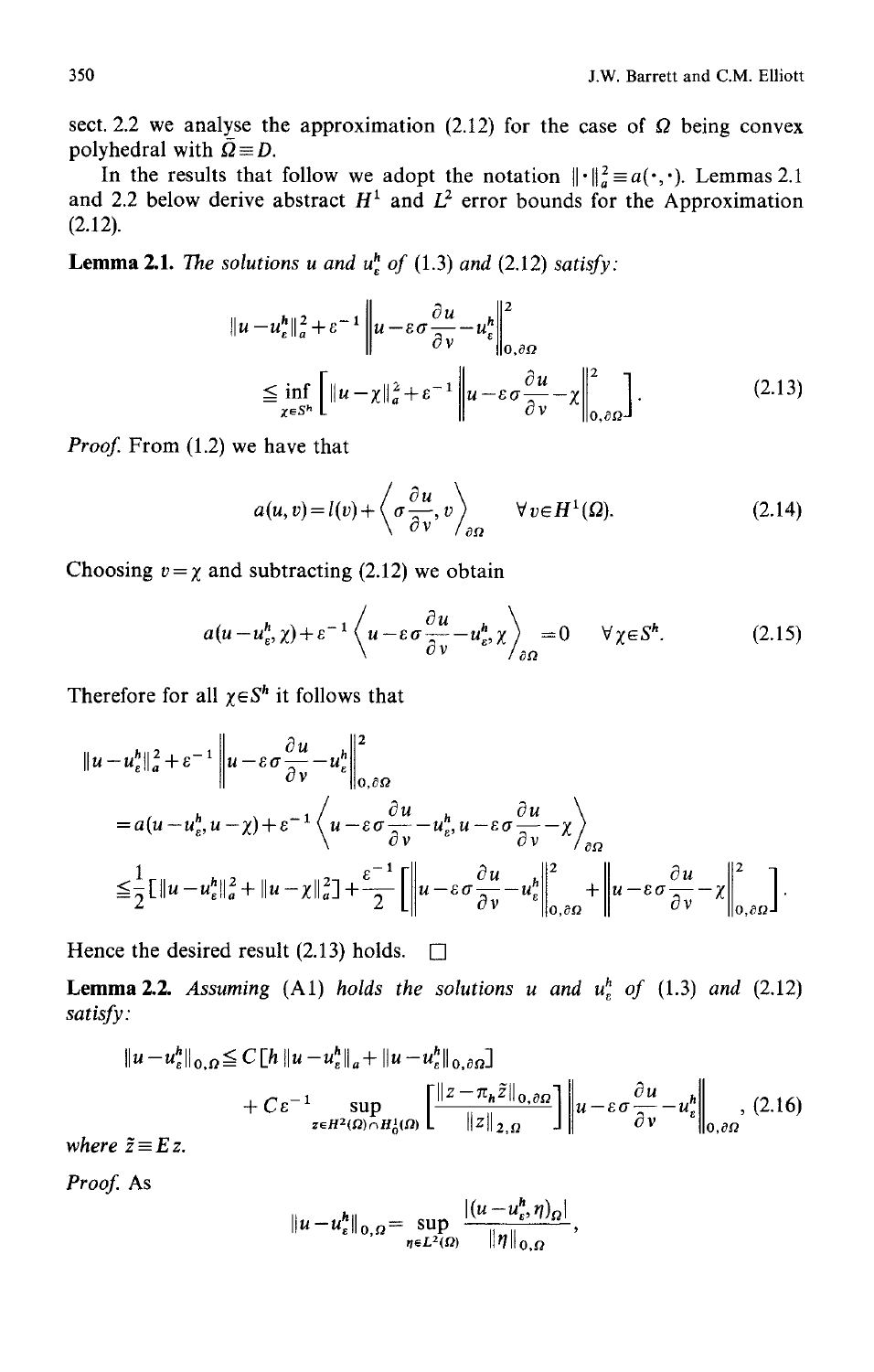defining z by (2.5) it follows from (2.15) that for all  $\chi \in S^n$ 

$$
\begin{split} |(u - u_t^h, Az)_{\Omega}| &= \left| a(u - u_t^h, z) - \left\langle u - u_t^h, \sigma \frac{\partial z}{\partial v} \right\rangle_{\partial \Omega} \right| \\ &= \left| a(u - u_t^h, z - \chi) + \varepsilon^{-1} \left\langle u - \varepsilon \sigma \frac{\partial u}{\partial v} - u_t^h, z - \chi \right\rangle_{\partial \Omega} - \left\langle u - u_t^h, \sigma \frac{\partial z}{\partial v} \right\rangle_{\partial \Omega} \right| \\ &\leq \|u - u_t^h\|_{a} \|z - \chi\|_{a} + \|u - u_t^h\|_{0, \partial \Omega} \left\| \sigma \frac{\partial z}{\partial v} \right\|_{0, \partial \Omega} \\ &+ \varepsilon^{-1} \left\| u - \varepsilon \sigma \frac{\partial u}{\partial v} - u_t^h \right\|_{0, \partial \Omega} \|z - \chi\|_{0, \partial \Omega} .\end{split}
$$

Choosing  $\chi = \pi_h \tilde{z}$ , the desired result (2.16) follows from (2.9), (2.11 b), (1.17 c) and  $(2.6)$ .  $\Box$ 

From the abstract error bounds (2.13) and (2.16) we see the importance of the approximation property of  $S<sup>h</sup>$  on  $\partial \Omega$ . From the proof of the trace theorem in Necas [11] p. 15 it follows that  $\forall \delta > 0$  and  $\forall w \in H^{1}(\Omega)$ ,

$$
||w||_{0,\partial\Omega}^2 \le \delta ||w||_{0,\Omega}^2 + C\delta^{-1} ||w||_{1,\Omega}^2, \tag{2.17}
$$

where C is independent of  $\delta$  and w. Applying this bound with  $\delta = h^{-1}$  it follows from (A1) that for  $1 \le r \le K$  and for all  $w \in H^{r}(D)$  that

$$
\|w - \pi_h^s w\|_{0,\partial\Omega}^2 \leq h^{-1} \|w - \pi_h^s w\|_{0,D}^2 + Ch \|w - \pi_h^s w\|_{1,D}^2
$$
  
\n
$$
\leq Ch^{2r-1} \|w\|_{r,D}^2.
$$
\n(2.18)

However, if we assume more smoothness on  $w$  it follows from  $(A1)$  that for  $0 \leq r \leq K$  and for all  $w \in H^{r+2}(D)$ 

$$
\|w - \pi_h w\|_{0,\partial\Omega} \leq C \|w - \pi_h w\|_{0,\infty,\partial\Omega}
$$
  
\n
$$
\leq C \|w - \pi_h w\|_{0,\infty,\Omega}
$$
  
\n
$$
\leq C h^r \|w\|_{r,\infty,D} \leq C h^r \|w\|_{r+2,D}.
$$
\n(2.19)

The application of the bound (2.19) instead of (2.18) leads to the improvement in the rate of convergence over that given by Babuska [1].

## 2.1. ∂Ω Smooth

We make the following regularity assumptions on the data:

(A2)  $\partial \Omega$  is of class  $\mathscr{C}^{K+1,1}$ ,  $f \in H^{K}(\Omega)$ ,  $g \in H^{K+\frac{3}{2}}(\partial \Omega)$ ; and  $\sigma$ ,  $c \in C^{K+1}(\Omega)$ . It follows that the solution u of (1.3) is such that  $u \in H^{K+2}(\Omega)$ .

In order to obtain  $H^1$  and  $L^2$  error bounds we require the following approximation result.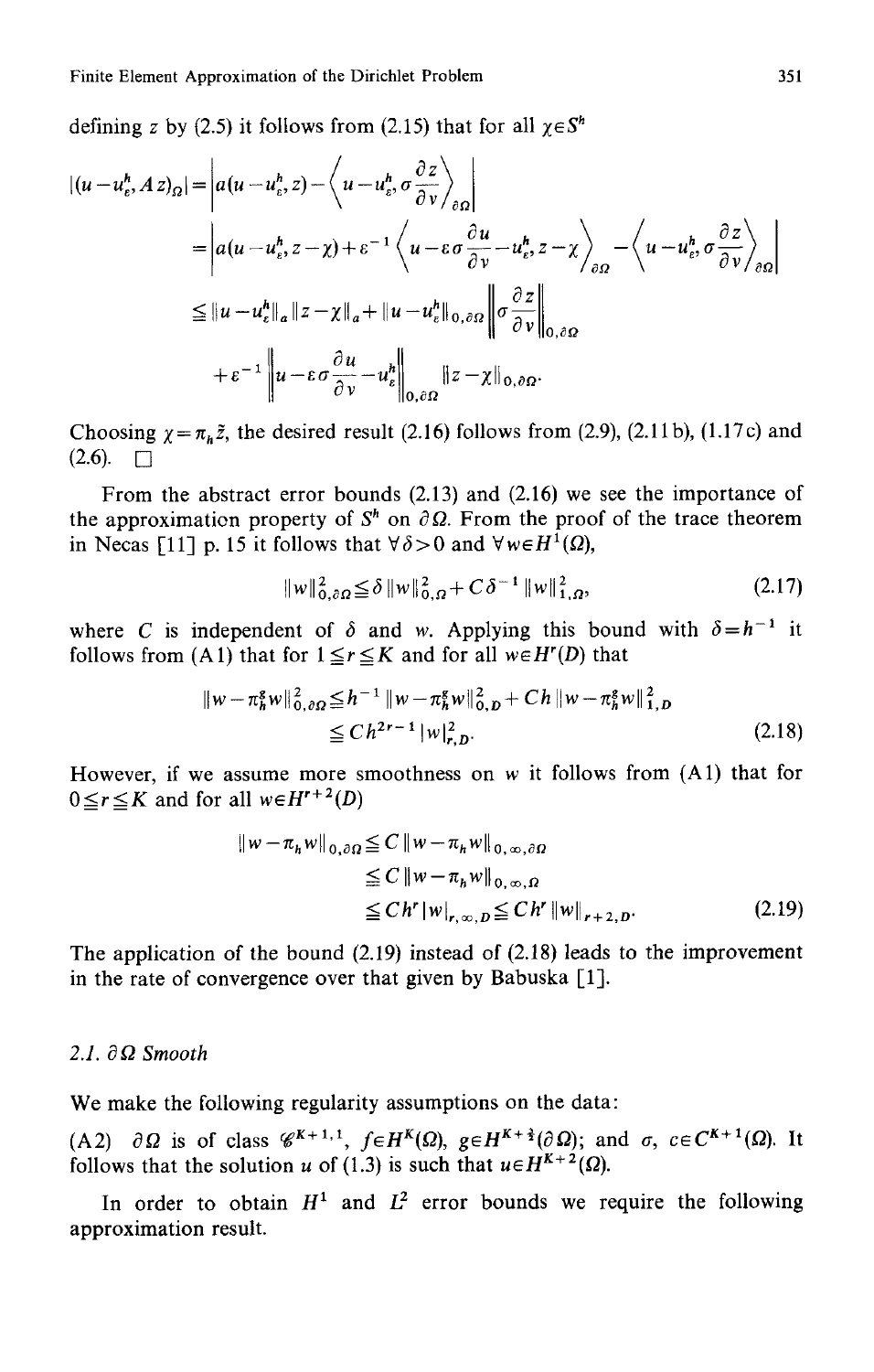**Lemma 2.3.** *Assume* (A1) *and* (A2) *hold.* Setting  $\varepsilon = h^{\lambda}$ ,  $\lambda > 0$ , *it follows that:* 

$$
\inf_{\chi \in S^{h}} \left[ \|u - \chi\|_{a}^{2} + \varepsilon^{-1} \left\| u - \varepsilon \sigma \frac{\partial u}{\partial v} - \chi \right\|_{0, \partial \Omega}^{2} \right]
$$
\n
$$
\leq \left\{ \frac{C h^{2\mu_{1}} \|u\|_{K, \Omega}^{2}}{C h^{2\mu_{1}^{*}} \|u\|_{K+2, \Omega}^{2}}, \right\}
$$
\n(2.20)

*where* 

$$
\mu_1 = \min[\lambda, K - 1, K - \frac{1}{2}(\lambda + 1), K + \frac{1}{2}(\lambda - 3)]
$$
 (2.21 a)

*and* 

$$
\mu_1^* = \min[\lambda, K - 1, K - \frac{1}{2}\lambda].
$$
 (2.21b)

*Proof.* If  $u \in H^{r}(\Omega)$  then  $\frac{\partial u}{\partial v} \in H^{r-\frac{3}{2}}(\partial \Omega)$  for  $2 \le r \le K+2$ . Hence there exists a  $\partial u$ harmonic function  $v \in H^{r-1}(\Omega)$  such that  $v = \sigma \frac{v}{\Omega}$  on  $\partial \Omega$  and from elliptic

regularity theory and the trace inequality (1.18b) it follows that

$$
||v||_{r-1,\Omega} \leq C \left\| \sigma \frac{\partial u}{\partial v} \right\|_{r-\frac{3}{2},\partial\Omega} \leq C ||u||_{r,\Omega}.
$$
 (2.22)

Choose  $\chi = \pi_u^g \tilde{u} - \varepsilon \pi_h^g \tilde{v}$  in (2.20), where  $\tilde{u} = Eu$  and  $\tilde{v} = Ev$ . The approximation assumption  $(A1)$ ,  $(2.11b)$  and  $(2.22)$  yield

$$
\|u - \pi_h^g \tilde{u} + \varepsilon \pi_h^g \tilde{v}\|_a^2 \le 2 \|[u - \pi_h^g \tilde{u}\|_a^2 + \varepsilon^2 \|\pi_h^g \tilde{v}\|_a^2]
$$
  
\n
$$
\le C [h^{2(K-1)} | \tilde{u}|_{K,D}^2 + \varepsilon^2 \|\tilde{v}\|_{1,D}^2]
$$
  
\n
$$
\le C [h^{2(K-1)} + h^{2\lambda}] \|u\|_{K,\Omega}^2.
$$
\n(2.23)

The approximation result (2.18), (2.11 b) and (2.22) yield

$$
\|u - \varepsilon \sigma \frac{\partial u}{\partial \nu} - \pi_h^s \tilde{u} + \varepsilon \pi_h^s \tilde{v} \|^2_{0, \partial \Omega}
$$
  
\n
$$
\leq 2 \left[ \|u - \pi_h^s \tilde{u}\|^2_{0, \partial \Omega} + \varepsilon^2 \|v - \pi_h^s \tilde{v}\|^2_{0, \partial \Omega} \right]
$$
  
\n
$$
\leq C \left[ h^{2K-1} |\tilde{u}|^2_{K, D} + h^{2\lambda + 2K - 3} |\tilde{v}|^2_{K-1, D} \right]
$$
  
\n
$$
\leq C \left[ h^{2K-1} + h^{2\lambda + 2K - 3} \right] \|u\|^2_{K, \Omega}. \tag{2.24}
$$

Combining (2.23) and (2.24) yields the desired result (2.20) with (2.21 a). Assuming  $u \in H^{K+2}(\Omega)$  and choosing  $\chi = \pi_h \tilde{u} - \varepsilon \pi_h \tilde{v}$  in (2.20), it follows that

$$
||u - \pi_h \tilde{u} + \varepsilon \pi_h \tilde{v}||_a^2 \le C \left[ h^{2(K-1)} + h^{2\lambda} \right] ||u||_{K+1,\Omega}^2
$$
 (2.25)

and from (2.19), (2.11b) and (2.22) that

$$
\left\| u - \varepsilon \sigma \frac{\partial u}{\partial \nu} - \pi_h \tilde{u} + \varepsilon \pi_h \tilde{v} \right\|_{0, \partial \Omega}^2 \le C \left[ h^{2K} + h^{2\lambda + 2K - 2} \right] \| u \|_{K+2, \Omega}^2. \tag{2.26}
$$

Combining (2.26) with (2.25) yields the desired result (2.20) with (2.21b).  $\Box$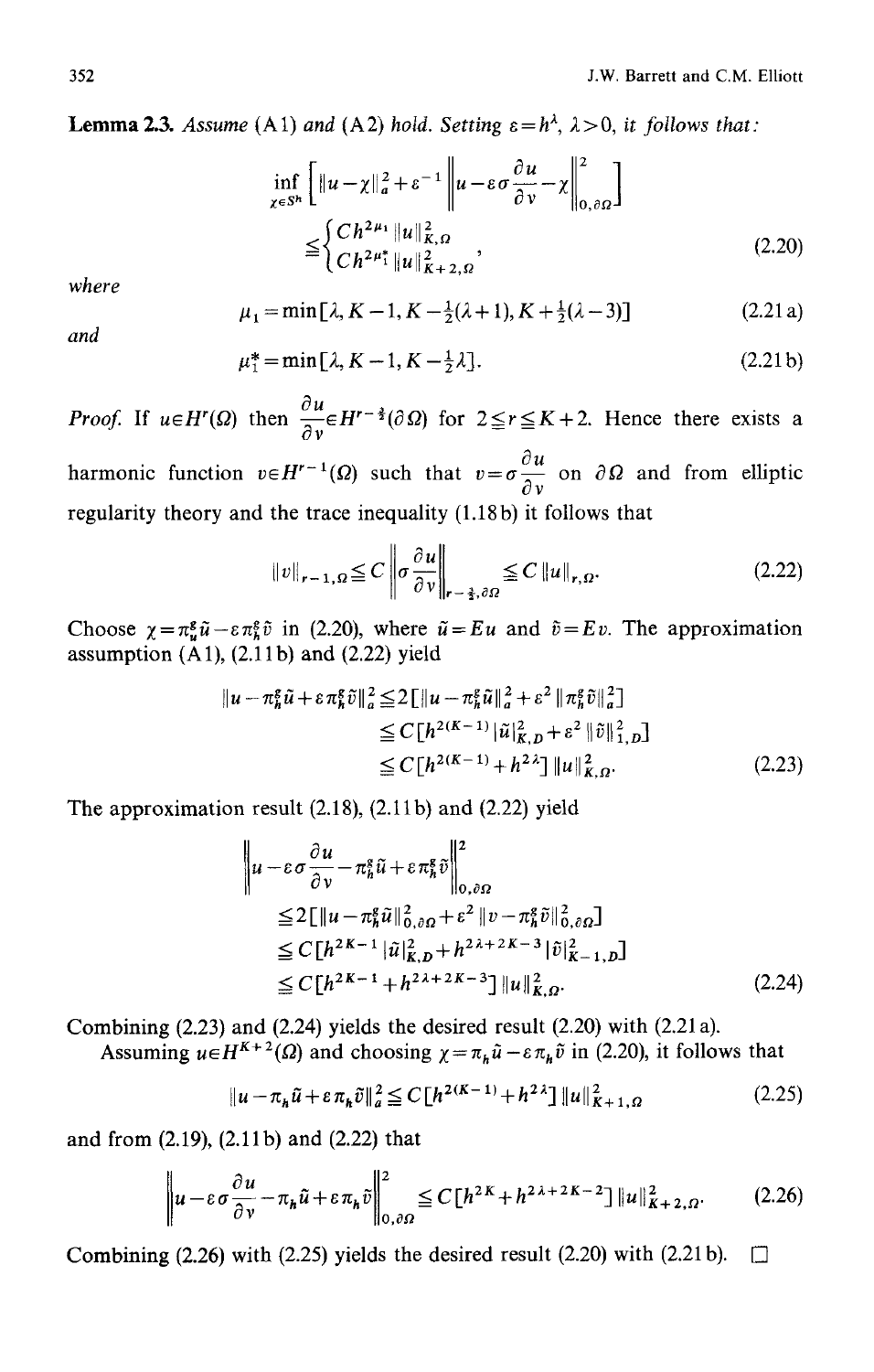Combining the above lemmas we obtain the  $H<sup>1</sup>$  and  $L<sup>2</sup>$  error bounds.

**Theorem 2.2.** Assume (A1) and (A2) hold. Setting  $\varepsilon = h^{\lambda}$ ,  $\lambda > 0$ , the solutions u and *uh~ of* (1.3) *and* (2.12) *satisfy:* 

$$
||u - u_{\varepsilon}^{h}||_{0,\partial\Omega} \leq \begin{cases} Ch^{\mu_2} ||u||_{K,\Omega} \\ Ch^{\mu_2^*} ||u||_{K+2,\Omega} \end{cases}
$$
 (2.27)

*and for i= 0 and 1* 

$$
|u - u_{\varepsilon}^{h}|_{i,\Omega} \leq \begin{cases} Ch^{\mu_{i}} \|u\|_{K,\Omega} \\ Ch^{\mu_{i}^{*}} \|u\|_{K+2,\Omega} \end{cases}
$$
 (2.28)

where  $\mu_1$  and  $\mu_1^*$  are as defined in (2.21),

$$
\mu_2^{(*)} = \min[\lambda, \mu_1^{(*)} + \frac{1}{2}\lambda] \tag{2.29}
$$

*and* 

$$
\mu_0^{(*)} = \min[\mu_1^{(*)} + 1, \mu_1^{(*)} + \frac{1}{2}(3 - \lambda), \mu_2^{(*)}].
$$
 (2.30)

*Proof.* From (2.13) and (2.20) we obtain

$$
\left\| u - \varepsilon \sigma \frac{\partial u}{\partial v} - u_{\varepsilon}^{h} \right\|_{0, \partial \Omega} \leq \begin{cases} Ch^{\mu_{1} + \frac{1}{2}\lambda} \| u \|_{K, \Omega} \\ Ch^{\mu_{1}^{*} + \frac{1}{2}\lambda} \| u \|_{K+2, \Omega} \end{cases}
$$
 (2.31)

As

$$
\|u - u_{\varepsilon}^{h}\|_{0, \partial \Omega} \leq \left\|u - \varepsilon \sigma \frac{\partial u}{\partial \nu} - u_{\varepsilon}^{h}\right\|_{0, \partial \Omega} + \varepsilon \left\|\sigma \frac{\partial u}{\partial \nu}\right\|_{0, \partial \Omega}, \tag{2.32}
$$

applying the trace inequality (1.17c) and the result (2.31) we obtain the desired results (2.27) and (2.29).

As  $\|\cdot\|_{1,\Omega} \leq C \|\cdot\|_{a}$  the  $H^1$  error bound (2.28) follows directly from (2.13) and (2.20). The  $L^2$  error bound (2.28) follows directly from (2.16), (2.18), (2.11b),  $(2.13)$ ,  $(2.20)$ ,  $(2.27)$  and  $(2.31)$ .  $\Box$ 

The value of  $\mu_1$  is exactly that obtained by Babuska [1]. The value of  $\mu_0$  is a slight improvement to that given by Babuska [1], see (l.14). Clearly there is a substantial improvement in the rate of convergence by assuming more smoothness on  $u$  and this is usually not a restriction in practice. As stated previously an optimal  $H^1$  error bound is now obtained for piecewise linears, K =2, by choosing  $\lambda$  such that  $1 \leq \lambda \leq 2$ , but this does not lead to an optimal  $L^2$ error bound. For  $K=3$  the choice  $\lambda=2$  yields an optimal  $H^1$  error bound, but once again a suboptimal  $L^2$  bound. For  $K \geq 4$  no choice of  $\lambda$  leads even to an optimal  $H^1$  error bound. Therefore in practice the penalty formulation for  $\partial \Omega$ smooth and  $\Omega \subseteq D$  should only be used for low order finite element spaces. In Sect. 3 we analyse a fully practical piecewise linear approximation to (1.8) and show that the bounds (2.27) and (2.28) remain valid if  $\lambda$  is chosen to be 2. Moreover, although the global  $L^2$  error bound is only  $O(h^2)$  we obtain an optimal order interior  $L^2$  error bound over a domain  $\Omega_0 \subset \subset \Omega_1 \subset \subset \Omega^h$ .

Before discussing the case of  $\Omega$  being a convex polyhedral we end this subsection by mentioning the extrapolation method of King  $[8]$ . Let  $u_{\varepsilon}^{h}$  solve

$$
a_{\varepsilon}(u_{\varepsilon}^h, \chi) = l_{\varepsilon}(\chi) \qquad \forall \chi \in S^h \tag{2.33}
$$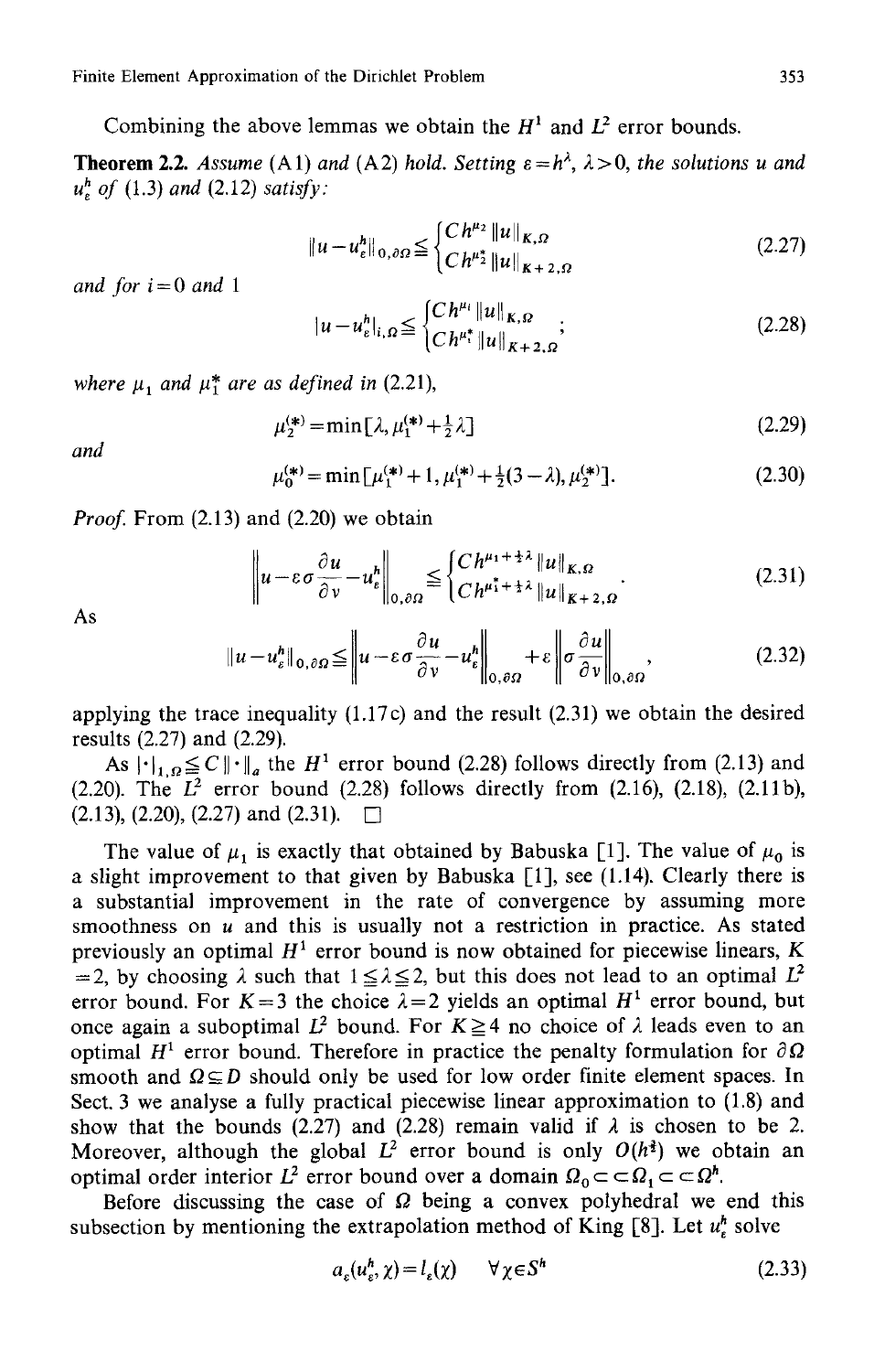where  $\varepsilon = 2^{-j} \gamma h$ ,  $j = 0, 1, 2, \dots$  and define

$$
v_{2-j_h} \equiv u_{2-j_2h}^h
$$

where h and  $\gamma$  are fixed. Using Richardson's extrapolation with respect to j,

$$
u_h^{(1)} = 2v_{h/2} - v_h \tag{2.34a}
$$

$$
u_h^{(j)} = \frac{2^j u_{h/2}^{(j-1)} - u_h^{(j-1)}}{2^{j-1}} \qquad j \ge 2;
$$
 (2.34b)

one obtains the following error bounds for Poisson's equation,

$$
\|u - u_h^{(K-2)}\|_{1,\Omega} \le C h^{K-1} \|u\|_{K,\Omega}
$$
\n(2.35a)

$$
\|u - u_h^{(K-1)}\|_{0,\Omega} \le C h^K \|u\|_{K + \frac{1}{2} + \delta, \Omega}
$$
 (2.35b)

where  $\delta > 0$  is arbitrary. Once again this analysis is for smooth  $\partial \Omega$  and in that case (2.33) is an impractical method. Numerical results for this approach when  $\overline{\Omega} = \overline{D}$  is a polygon are given in King and Serbin [9].

## *2.2. f2 Convex Polyhedral*

Zhong-Ci Shi  $\lceil 14 \rceil$  analysed the approximation (2.12) for Poisson's equation assuming that  $\Omega$  is polygonal and  $\Omega = D$ . As stated previously, this is a less interesting case as now the Dirichlet boundary condition can be imposed essentially in practice using a standard finite element approximation of (1.3). However, this analysis was undertaken to explain the numerical results of Utku and Carey [13]. They solved the problem

$$
-V^2u = 0 \quad \text{in } \Omega \equiv [0,1] \times [0,1] \qquad u = g \quad \text{on } \partial \Omega,\tag{2.36}
$$

where g was chosen so that the solution  $u=x+y-2xy$ . They found in practice using piecewise linear elements with  $\lambda = 1$  that the approximation (2.12) converged at the optimal rate in  $H<sup>1</sup>$ , although their suboptimal analysis predicted  $O(h^{\frac{1}{2}})$ . Zhong-Ci Shi [14] showed that for  $\overline{Q} = \overline{D}$  polygonal,  $\varepsilon = h^{\lambda}$  and assuming that  $\frac{\partial u}{\partial t} \in H^{\frac{1}{2}}(\partial \Omega)$  the solutions of (1.3) and (2.12) for K = 2 satisfy

$$
\|u - u_{\varepsilon}^{h}\|_{1,\Omega} \leq C h^{\mu_1} \left[ \|u\|_{2,\Omega}^2 + \left\| \frac{\partial u}{\partial v} \right\|_{1,\partial\Omega}^2 \right]^{\frac{1}{2}},
$$
\n(2.37)

where

$$
\mu_1 = \min[\lambda, 1, \frac{1}{2}(3 - \lambda), \frac{1}{2}(\lambda + 1)].
$$
\n(2.38)

The proof of (2.37) and (2.38) follow the same lines as for  $\partial \Omega$  smooth, except that in the proof of Lemma 2.3  $u \in H^2(\Omega)$  does not imply that  $\frac{\partial u}{\partial v} \in H^{\frac{1}{2}}(\partial \Omega)$  so one needs to make it an assumption. Hence the value of  $\mu_1$  agrees exactly with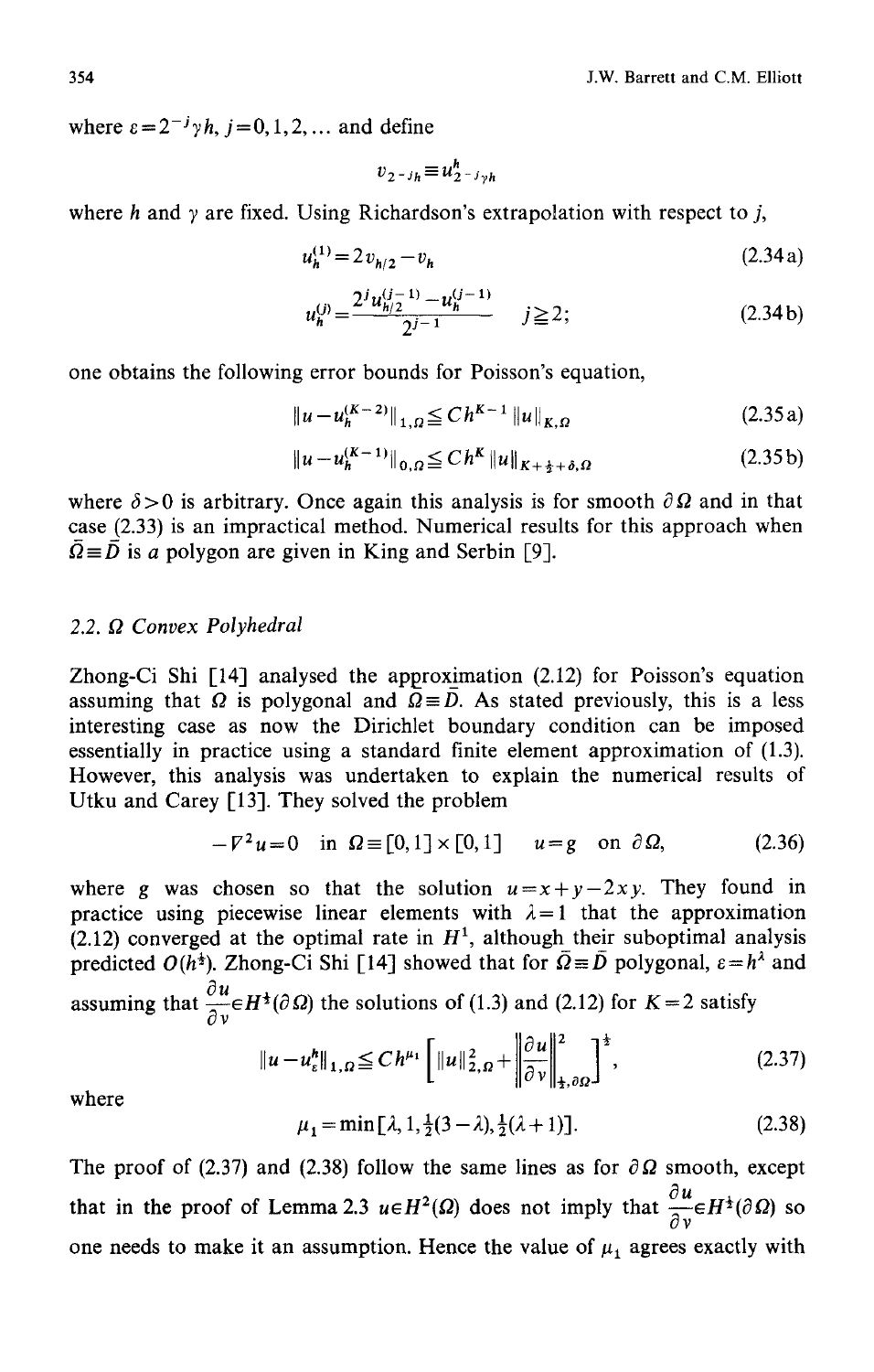the analysis of Babuska [1] for  $\partial \Omega$  smooth, (2.28) and (2.21a) with K=2. du Clearly the result (2.37) with (2.38) applies to the problem (2.36) as  $\frac{1}{2} \in H^{\frac{1}{2}}(\partial \Omega)$ .

We now present an alternative analysis. For  $\overline{Q} = \overline{D}$  polyhedral we define  $\partial S^h$ where  $S^h \equiv S^h \oplus \partial S^h$  and

$$
S_0^h \equiv \{ \chi \in S^h : \chi = 0 \text{ on } \partial \Omega \}. \tag{2.39}
$$

We introduce  $P_h g$ , the  $L^2(\partial \Omega)$  projection of the boundary data g onto  $\partial S^h$ , defined by:  $P_k g \in \partial S^h$  such that

$$
\langle g - P_h g, \chi \rangle_{\partial \Omega} = 0 \qquad \forall \chi \in \partial S^h \tag{2.40}
$$

and set

$$
S_E^n \equiv \{ \chi \in S^h : \chi = P_h g \text{ on } \partial \Omega \}. \tag{2.41}
$$

Then a finite element approximation of (1.3) is: find  $u^h \in S_F^h$  such that

$$
a(u^h, \chi) = l(\chi) \qquad \forall \chi \in S_0^h. \tag{2.42}
$$

As  $\overline{\Omega} = \overline{D}$  if we let  $\varepsilon \to 0$  for fixed *h*,  $u_n^h \to u^h$ . It is well known that  $u^h \to u$  at an optimal rate in the  $H^1$  and  $L^2$  norms and so we would expect the convergence rate of  $u_{\varepsilon}^{h}$  to u for fixed K to tend to the optimal rate as  $\lambda$  increases. This is not reflected in the analysis of Zhong-Ci Shi [14] due to the presence of the term  $\frac{1}{2}(3 - \lambda)$  in (2.38). The reason for this is the analysis of Zhong-Ci Shi [14] does not make use of the fact that  $\Omega = D$ . This we do below.

Firstly, we require some assumptions. Note that the interpolation operator  $\pi_h$  induces an interpolation operator on  $C^0(\overline{\partial\Omega})$  into  $\partial S^h$ , which for notational convenience is still denoted by  $\pi_{\mathbf{k}}$ . We assume the following approximation property holds:

(A3) For an integer *K'* with  $K \ge K' \ge 2$ 

$$
\|w - \pi_h w\|_{0, \partial \Omega_{\tau}} \leq C_3 h^{K'} \|w\|_{K', \partial \Omega_{\tau}}
$$
  
 
$$
\forall w \in H^{K'}(\partial \Omega_{\tau}) \cap C^0(\partial \Omega_{\tau}), \ \forall \tau \in B,
$$
 (2.43)

where  $\partial \Omega = \partial \Omega \cap \bar{\tau}$  and  $C_3$  is a constant independent of h and w. In addition we assume the inverse inequalities:

(A4) For all 
$$
\chi \in S^h
$$

$$
\|\chi\|_{1,\tau} \leq C_4 h^{-1} \|\chi\|_{0,\tau} \quad \forall \tau \in T
$$
 (2.44a)

and

$$
\|\chi\|_{0,\,\infty,\,\partial\Omega_{\tau}} \leqq C_5 h^{-(n-1)/2} \|\chi\|_{0,\,\partial\Omega_{\tau}} \qquad \forall \,\tau \in B,\tag{2.44b}
$$

where  $C_4$  and  $C_5$  are constants independent of h and  $\chi$ . Once again these assumptions are satisfied by the standard piecewise polynomial spaces  $S<sup>h</sup>$ .

**Lemma 2.4.** Assume  $\overline{Q} = \overline{D}$  polyhedral (A1) and (A4) hold. The solutions u and  $u_r^h$ *of* (1.3) *and* (2.12) *satisfy:* 

$$
||u - u_{\varepsilon}^{h}||_{a} \leq ||u - \pi_{h}u||_{a} + Ch^{-\frac{1}{2}}[||u - \pi_{h}u||_{0,\partial\Omega} + ||u - u_{\varepsilon}^{h}||_{0,\partial\Omega}].
$$
 (2.45)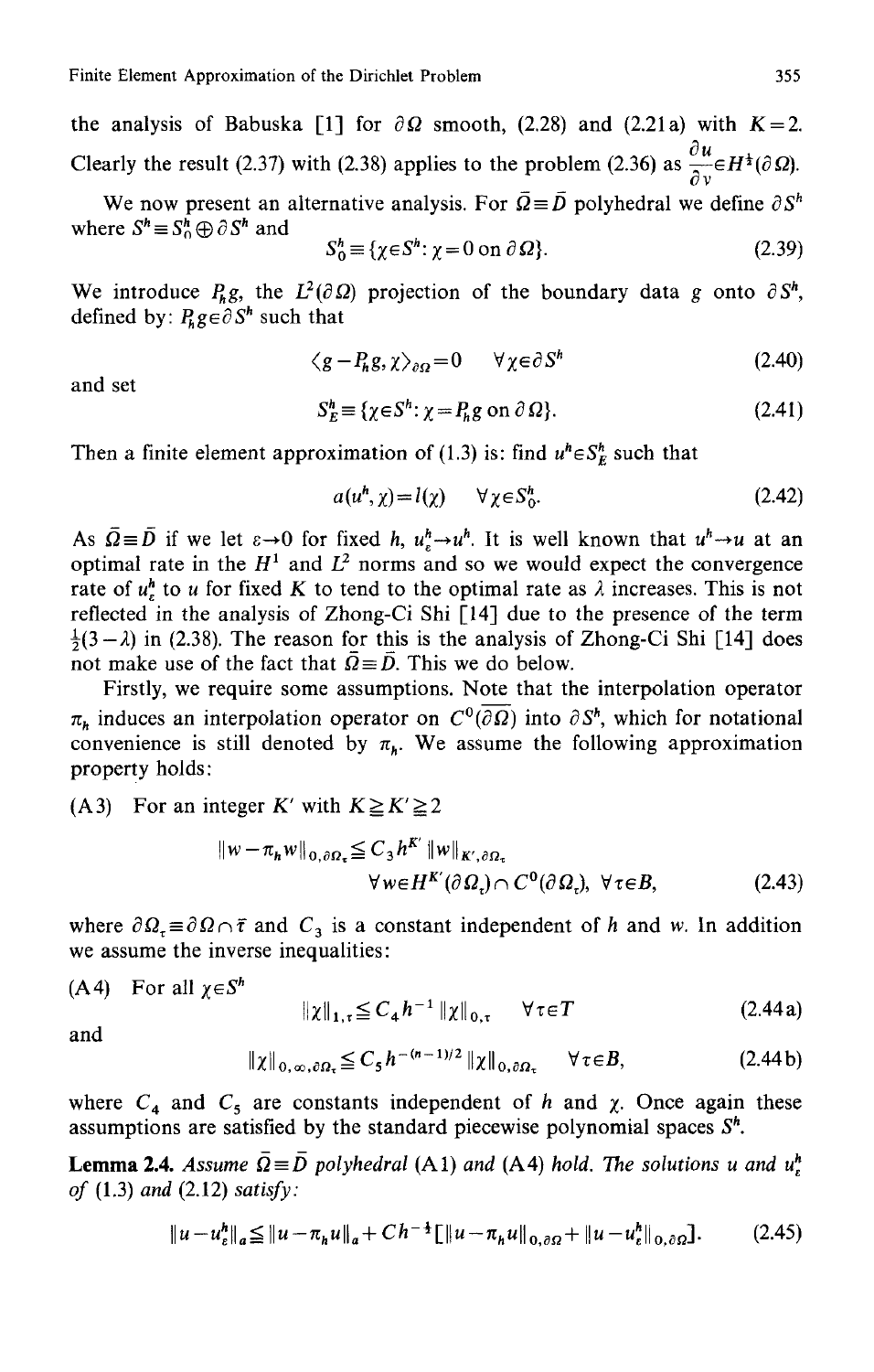*Proof.* From (2.12) and (1.3) we obtain for all  $\chi \in S_0^h$  that

$$
a(u_e^h, \chi) = a_e(u_e^h, \chi) = l_e(\chi) = l(\chi) = a(u, \chi).
$$
 (2.46)

Let  $r^h \in \partial S^h$  be such that  $r^h = \pi_h u - u^h$  on  $\partial \Omega$  and so from (2.46) it follows that

$$
||u - u\ellh||a2 = a(u - u\ellh, u - \pihu + rh)
$$
  
\n
$$
\leq ||u - u\ellh||a [||u - \pihu||a + ||rh||a].
$$
\n(2.47)

Let  $B^*$  denote those elements  $\tau \in T$  with a node on  $\partial \Omega$ . It follows from the inverse inequalities (2.44) that

$$
||r^{h}||_{1,\Omega}^{2} = \sum_{\tau \in B^{*}} ||r^{h}||_{1,\tau}^{2} \leq C h^{-2} \sum_{\tau \in B^{*}} ||r^{h}||_{0,\tau}^{2}
$$
  
\n
$$
\leq C h^{n-2} \sum_{\tau \in B^{*}} ||r^{h}||_{0,\infty,\tau}^{2}
$$
  
\n
$$
\leq C h^{n-2} \sum_{\tau \in B} ||r^{h}||_{0,\infty,\partial\Omega_{\tau}}^{2}
$$
  
\n
$$
\leq C h^{-1} \sum_{\tau \in B} ||r^{h}||_{0,\partial\Omega_{\tau}}^{2}
$$
  
\n
$$
= C h^{-1} ||r^{h}||_{0,\partial\Omega_{\tau}}^{2}
$$
\n(2.48)

As  $\|\cdot\|_q \leq C \|\cdot\|_1$  the desired result (2.45) follows from (2.47) and (2.48).  $\Box$ 

**Theorem 2.3.** Assume  $\overline{\Omega} \equiv \overline{D}$  convex polyhedral (A1), (A3) and (A4) hold. Setting  $\varepsilon = h^{\lambda}$ ,  $\lambda > 0$ , the solutions u and  $u_{\varepsilon}^{h}$  of (1.3) and (2.12) satisfy:

$$
||u - u_{\varepsilon}^{h}||_{0, \partial \Omega} \leq \begin{cases} C h^{\hat{\mu}_{2}} ||u||_{K, \Omega} \\ C h^{\hat{\mu}_{2}^{*}} ||u||_{K+1, \Omega} \end{cases}
$$
 (2.49)

*and for i= 0 and 1* 

$$
|u - u_{\varepsilon}^{h}|_{i,\Omega} \leq \begin{cases} C h^{\tilde{\mu}_{i}} \|u\|_{K,\Omega} \\ C h^{\tilde{\mu}_{i}^{*}} \|u\|_{K+1,\Omega} \end{cases}
$$
 (2.50)

*where* 

$$
\hat{\mu}_2 = \min[\lambda, K - \frac{1}{2}, K - 1 + \frac{1}{2}\lambda],
$$
\n(2.51 a)

$$
\hat{\mu}_2^* = \min\left[\lambda, K, K - 1 + \frac{1}{2}\lambda\right],\tag{2.51b}
$$

$$
\hat{\mu}_1^{(*)} = \min\left[K - 1, \hat{\mu}_2^{(*)} - \frac{1}{2}\right] \tag{2.52}
$$

*and* 

$$
\hat{\mu}_0^{(*)} = \min[\hat{\mu}_1^{(*)} + 1, \hat{\mu}_2^{(*)}];\tag{2.53}
$$

*assuming u is sufficiently regular.* 

*Proof.* From (2.13) it follows that

$$
\|u - u_{\varepsilon}^h\|_{0,\partial\Omega}^2 \le 2 \left[ \left\| u - \varepsilon \sigma \frac{\partial u}{\partial v} - u_{\varepsilon}^h \right\|_{0,\partial\Omega}^2 + \varepsilon^2 \left\| \sigma \frac{\partial u}{\partial v} \right\|_{0,\partial\Omega}^2 \right]
$$
  
\n
$$
\le \inf_{\chi \in S^h} \left[ 2\varepsilon \left\| u - \chi \right\|_{a}^2 + 4 \left\| u - \chi \right\|_{0,\partial\Omega}^2 \right] + 6\varepsilon^2 \left\| \sigma \frac{\partial u}{\partial v} \right\|_{0,\partial\Omega}^2.
$$
 (2.54)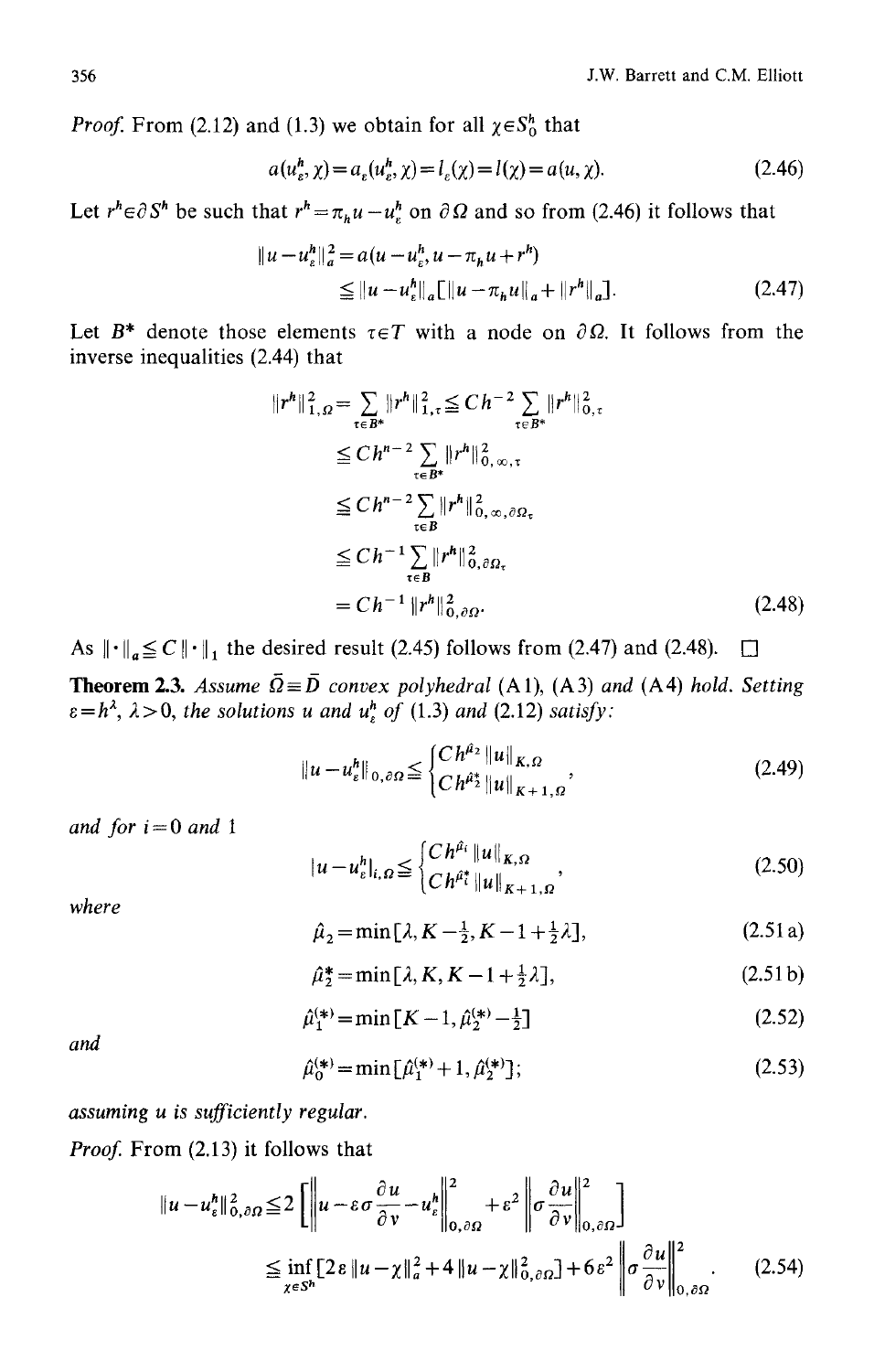Choosing  $\gamma = \pi_h u$ , applying the approximation results (2.9a), (2.18) and the trace inequality  $(1.17c)$  yields the desired result  $(2.49)$  with  $(2.51a)$ . Applying (2.43) and the trace inequality (1.17b) instead of (2.18) yields the desired result (2.49) with (2.51 b).

The result (2.50) with (2.52) follows from (2.45), (2.9a), (2.18) and (2.49). The result (2.50) with (2.53) follows from (2.16), (2.49) and (2.52).  $\Box$ 

Hence it follows for a given  $K \ge 2$ , if  $u \in H^{K}(\Omega)$  choosing  $\lambda \ge K-\frac{1}{2}$  yields an optimal  $H^1$  error bound and if  $u \in H^{K+1}(\Omega)$  choosing  $\lambda \geq K$  yields optimal  $H^1$ and  $I^2$  error bounds.

# **3. Error Bounds in the Presence of Variational Crimes**

As stated previously the approximation (2.12) is not practical for  $\partial \Omega$  smooth because it requires the exact evaluation of integrals over curved domains. We now study a fully practical approximation using piecewise linears,  $K = 2$ , under the assumption (A2). The domain  $\Omega$  and its boundary  $\partial \Omega$  are approximated by  $\Omega^h$  and  $\partial \Omega^h$ . We make the following assumption on this boundary approximation:

(A5) dist(O, *Oh)<= Ch 2,* (3.1)

which is achieved by choosing  $\partial \Omega^h$  in each element  $\tau \in B$  to be the linear polynomial interpolating  $\partial \Omega$ . The interpolation points being where  $\partial \Omega$  crosses either the elements sides ( $n=2$ ) or edges ( $n=3$ ) yielding a polyhedral domain  $Q^n$ .

We now have

$$
\bar{\Omega}^h \subseteq \bar{D}^h \subseteq \bar{D}^*(h) \subset \mathbb{R}^n,\tag{3.2a}
$$

where

$$
\bar{D}^h \equiv \bigcup_{r \in T^h} \bar{\tau},\tag{3.2b}
$$

$$
T^h \equiv \{ \tau \in T^* : \tau \cap \Omega^h \neq \emptyset \}
$$
 (3.2c)

and

$$
Bh \equiv \{ \tau \in Th : \mathbf{m}(\bar{\tau} \cap \partial \Omega^h) \neq 0 \text{ in } \mathbb{R}^{n-1} \}. \tag{3.2d}
$$

We require the approximation property (2.9) to hold now for all  $\tau \in T^h$  and  $\tilde{\Omega}$  in (2.10) to be such that

$$
\Omega^h \subseteq D^h \subseteq \Omega \quad \forall h < h_0 \quad \text{and} \quad \Omega \subseteq \Omega. \tag{3.3}
$$

It follows immediately from (3.3) and the proof of the trace theorem in Necas ( $[11]$ , p. 15) that the constants C are independent of h for the trace inequalities (1.17) with  $G \equiv \Omega^h$ . Similarly (1.19) and (2.18) hold with  $\partial \Omega$  and  $\Omega$ replaced by  $\partial \Omega^h$  and  $\Omega^h$  with C independent h and so for  $1 \le r \le 2$ 

$$
\|w - \pi_h^g w\|_{0,\partial\Omega^h} \leq Ch^{r-\frac{1}{2}} |w|_{r,D^h}.
$$
\n(3.4a)

Assuming more smoothness, as in (2.19), we have for  $0 \le r \le 2$ 

$$
\|w - \pi_h w\|_{0, \partial \Omega^h} \leq C h^r \|w\|_{r+2, D^h}.
$$
 (3.4b)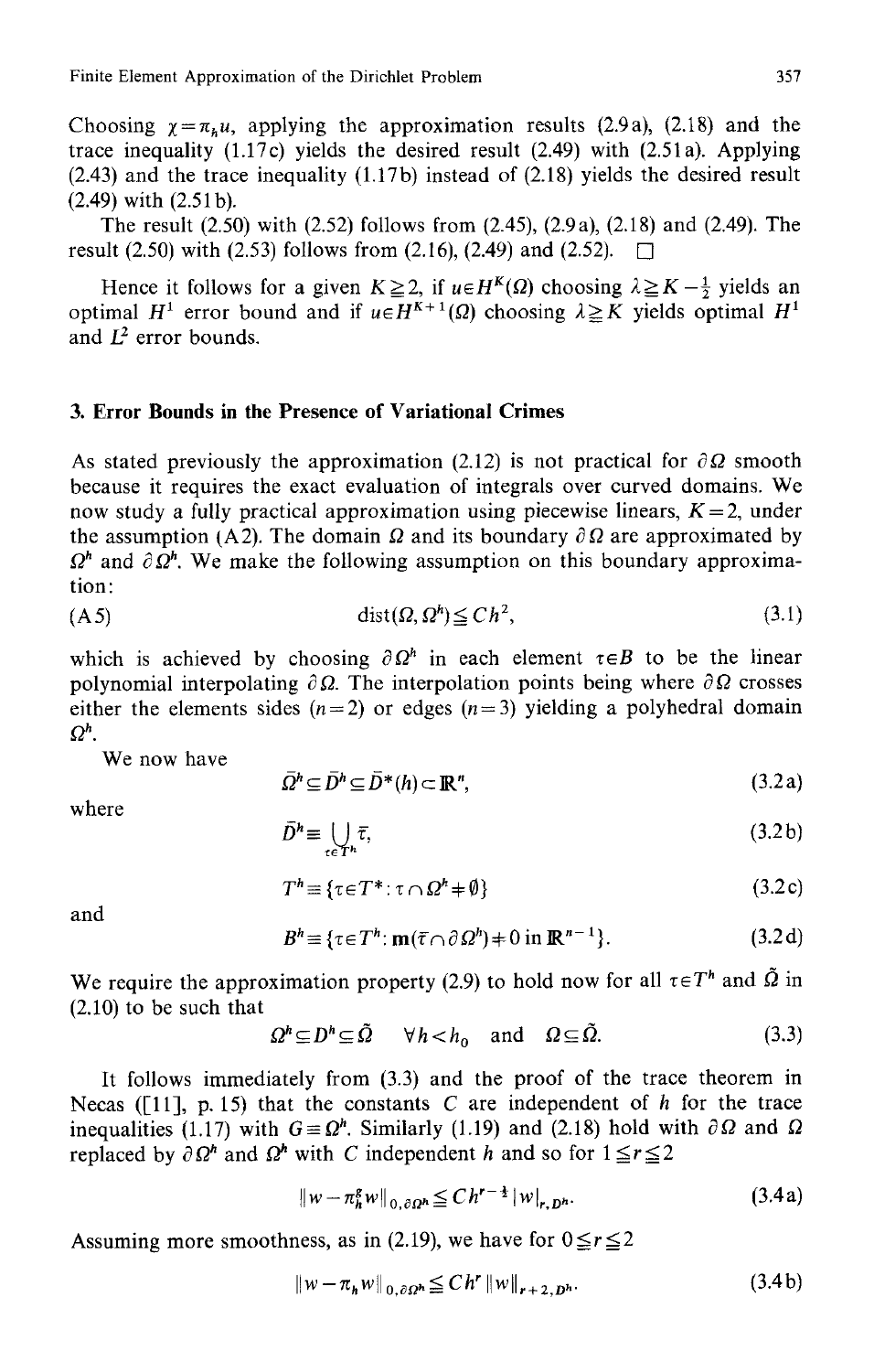In addition there exists an extension operator  $E^h$ :  $H^s(\Omega^h) \to H^s(\tilde{\Omega})$ , in analogue to (2.11), for all integers  $s \ge 0$  such that

$$
E^h w = w \quad \text{on } \Omega^h \tag{3.5a}
$$

and

$$
\|E^h w\|_{s,\tilde{\Omega}} \leq C \|w\|_{s,\Omega^h} \tag{3.5b}
$$

where  $C$  is independent of  $w$  and  $h$  as it depends only on the Lipschitz constants of  $\partial \Omega^h$ , which are clearly independent of h, by its construction, see Babuska and Aziz ([2], p. 30).

Because, in general,  $\Omega^h \not\subseteq \Omega$  it is necessary to extend the data. We assume that f, g,  $\sigma$  and c are restrictions to  $\Omega$  of  $\tilde{f} \in H^2(\tilde{\Omega})$ ,  $\tilde{g} \in H^4(\tilde{\Omega})$ ,  $\tilde{\sigma}$  and  $\tilde{c} \in C^3(\tilde{\Omega})$ and in addition that

 $\tilde{\sigma}_1 \geq \tilde{\sigma}(x) \geq \tilde{\sigma}_0 > 0 \quad \forall x \in \tilde{\Omega},$  $\tilde{c}_1 \geq \tilde{c}(x) \geq \tilde{c}_0 \geq 0 \quad \forall x \in \tilde{\Omega}.$ 

We define

$$
\tilde{A}w \equiv -\mathbf{F} \cdot (\tilde{\sigma} \mathbf{F} w) + \tilde{c} w \tag{3.6}
$$

and

$$
\tilde{a}^{h}(w,v) \equiv (\tilde{\sigma} \nabla w, \nabla v)_{\Omega^{h}} + (\tilde{c} w, v)_{\Omega^{h}}
$$
\n(3.7a)

$$
= (\tilde{A} w, v)_{\Omega^h} + \left\langle \tilde{\sigma} \frac{\partial w}{\partial v^h}, v \right\rangle_{\partial \Omega^h}, \tag{3.7b}
$$

where  $v^h$  is the outward pointing unit normal to  $\partial \Omega^h$ . We define also

$$
\tilde{a}_{\varepsilon}^{h}(w,v) = \tilde{a}^{h}(w,v) + \varepsilon^{-1} \langle w,v \rangle_{\partial \Omega^{h}}, \qquad (3.8a)
$$

$$
\tilde{l}^h(v) = (\tilde{f}, v)_{\Omega^h} \tag{3.8b}
$$

and

$$
\tilde{l}_{\varepsilon}^{h}(v) = \tilde{l}^{h}(v) + \varepsilon^{-1} \langle \tilde{g}, v \rangle_{\partial \Omega^{h}}.
$$
\n(3.8c)

It follows from (3.2a) that for all *w*,  $v \in H^1(\Omega^h)$ 

$$
|\tilde{a}^h(w,v)| \le C \|w\|_{1,\Omega^h} \|v\|_{1,\Omega^h},\tag{3.9}
$$

where C is independent of h and  $\varepsilon$ .

A fully practical piecewise linear finite element approximation to (1.8) is: find  $u^h \in S^h$  such that

$$
a_{\varepsilon}^{h}(u_{\varepsilon}^{h}, \chi) = l_{\varepsilon}^{h}(\chi) \qquad \forall \chi \in S^{h}, \tag{3.10}
$$

where  $a_r^h(\cdot,\cdot)$  and  $l_s^h(\cdot)$  are approximations to  $\tilde{a}_r^h(\cdot,\cdot)$  and  $\tilde{l}_s^h(\cdot)$ .

As the mesh is unfitted we have to approximate integrals over the subregions  $\Omega^h \cap \tau$  and  $\partial \Omega^h \cap \bar{\tau}$  for those elements  $\tau \in B^h$ . The subregion  $\Omega^h \cap \tau$  is either a simplex or a union of 2 (3) simplices for  $n = 2$  (3) so that

$$
\Omega^h \cap \tau = ( )t \qquad \forall \tau \in T^h \tag{3.11a}
$$

and

$$
\partial \Omega^h \cap \overline{\tau} = \gamma \qquad \forall \tau \in B^h, \tag{3.11b}
$$

where t is a simplex in  $\mathbb{R}^n$  and  $\gamma$  is a simplex in  $\mathbb{R}^{n-1}$  being the boundary face of a  $t\subset \Omega^h \cap \tau$ . We now choose integration rules over t and y. With  $\{a_i\}_{i=1}^{n+1}$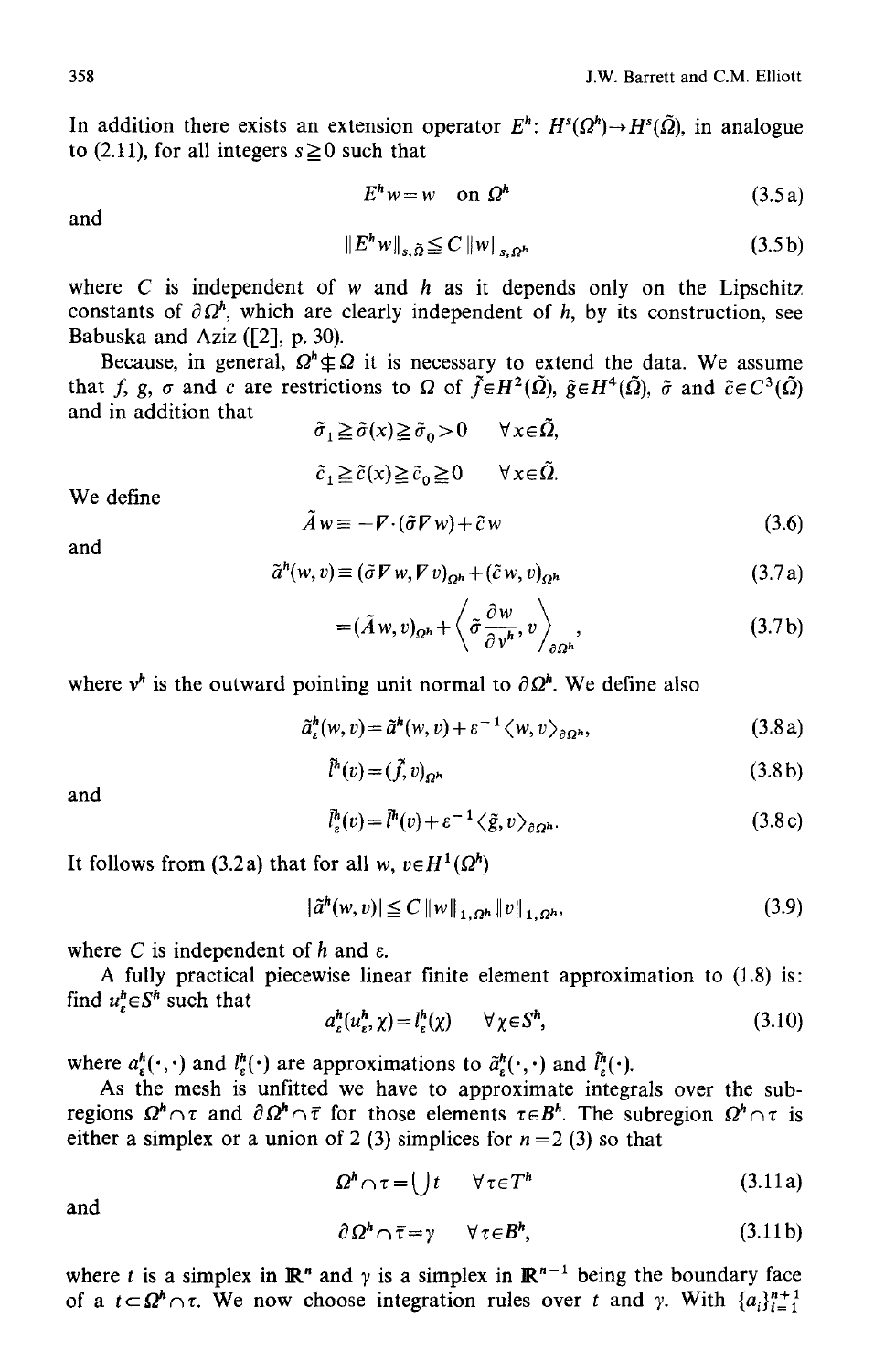being the vertices of t and  $\{a_i\}_{i=1}^n$  the vertices of  $\gamma$  we define quadrature rules *I<sub>t</sub>(v)* and *I<sub>y</sub>(v)* approximating the integrals  $\int v(x)dx$  and  $\int v(x)dx$  by

$$
I_{t}(v) = \frac{\mathbf{m}(t)}{n+1} \sum_{i=1}^{n+1} v(a_{i})
$$
 (3.12a)

t y

and

$$
I_{\gamma}(v) = \begin{cases} \frac{\mathbf{m}(\gamma)}{6} (v(a_1) + 4v(\frac{1}{2}(a_1 + a_2)) + v(a_2)) & \text{if } n = 2\\ \frac{\mathbf{m}(\gamma)}{3} \sum_{i \neq j} v(\frac{1}{2}(a_i + a_j)) & \text{if } n = 3. \end{cases}
$$
(3.12b)

We denote by  $(\cdot,\cdot)^h$  and  $\langle \cdot,\cdot \rangle^h$  the approximations of  $(\cdot,\cdot)_{\text{on}}$  and  $\langle \cdot,\cdot \rangle_{\text{on}}$ by the quadrature formula (3.12a) and (3.12b), respectively. Then we set

$$
a_{\varepsilon}^{h}(\cdot,\cdot)\equiv(\tilde{\sigma}V\cdot,V\cdot)^{h}+(\tilde{c}\cdot,\cdot)^{h}+\varepsilon^{-1}\langle\cdot,\cdot\rangle^{h}
$$
\n(3.13a)

and

$$
l_{\varepsilon}^{h}(\cdot) \equiv (\tilde{f}, \cdot)^{h} + \varepsilon^{-1} \langle \tilde{g}, \cdot \rangle^{h}.
$$
 (3.13 b)

**Lemma 3.1.** *With*  $a_k^h(\cdot, \cdot)$  *and*  $l_k^h(\cdot)$  *defined by* (3.13) *it follows that* 

(i)  $a_r^h(\chi,\chi) \geq C \tilde{a}_r^h(\chi,\chi) \quad \forall \chi \in S^h$ , (i)  $\alpha_{\varepsilon}(\lambda, \lambda) \equiv \alpha_{\varepsilon}(\lambda, \lambda)$   $\lambda > 0$ ,<br>
(ii) for all  $w \in H^2(\tilde{\Omega})$  and for all  $w^h$ ,  $\chi \in S^h$ <sup>,</sup>

$$
\begin{aligned} |\tilde{a}_{\varepsilon}^{h}(w^{h}, \chi) - a_{\varepsilon}^{h}(w^{h}, \chi)| \\ &\leq Ch \{h \, \|w\|_{2, \Omega^{h}} + \|w - w^{h}\|_{1, \Omega^{h}} \} \, \|\chi\|_{1, \Omega^{h}} \end{aligned} \tag{3.15a}
$$

*and* 

$$
|\tilde{l}_{\varepsilon}^{h}(\chi) - l_{\varepsilon}^{h}(\chi)|
$$
\n
$$
\leq Ch^{2} \{ \|\tilde{f}\|_{2,\Omega^{h}} \|\chi\|_{1,\Omega^{h}} + \varepsilon^{-1} \|\tilde{g}\|_{3,\Omega^{h}} \|\chi\|_{0,\partial\Omega^{h}} \}.
$$
\n(3.15b)

*Proof.* As (3.12b) integrates quadratics exactly it follows that

$$
\langle w^n, \chi \rangle^h \equiv \langle w^n, \chi \rangle_{\partial \Omega^h} \qquad \forall w^n, \chi \in S^h. \tag{3.16}
$$

Therefore the result (3.14) is a direct consequence of Lemma 5.10 in Barrett and Elliott [6]. Likewise the results (3.15) are a direct consequence of Lemmas 5.8 and 5.9 in Barrett and Elliott  $[6]$  and the trace inequality (1.17b).

*Remark 3.1.* The result (3.14) implies the well-posedness of the approximation (3.10). We note that the sampling points of  $(\cdot, \cdot)^h$  lie in  $\overline{\Omega}$  so that the approximation  $u_{\varepsilon}^{h}$  is independent of the extensions  $\tilde{f}$ ,  $\tilde{\sigma}$  and  $\tilde{c}$ .

In the results that follow we adopt the notation

$$
\|\ \|_{\tilde{a}^h}^2 \equiv \tilde{a}^h(\cdot, \cdot) \quad \text{and} \quad \|\cdot\|_{\tilde{a}^h}^2 \equiv \tilde{a}^h_{\varepsilon}(\cdot, \cdot).
$$

Since the approximation  $u^h_{\varepsilon}$  is independent of the extension f,  $\tilde{f}$  may be chosen for the convenience of the analysis. A suitable choice is

$$
\tilde{f} \equiv \tilde{A}\tilde{u},\tag{3.17}
$$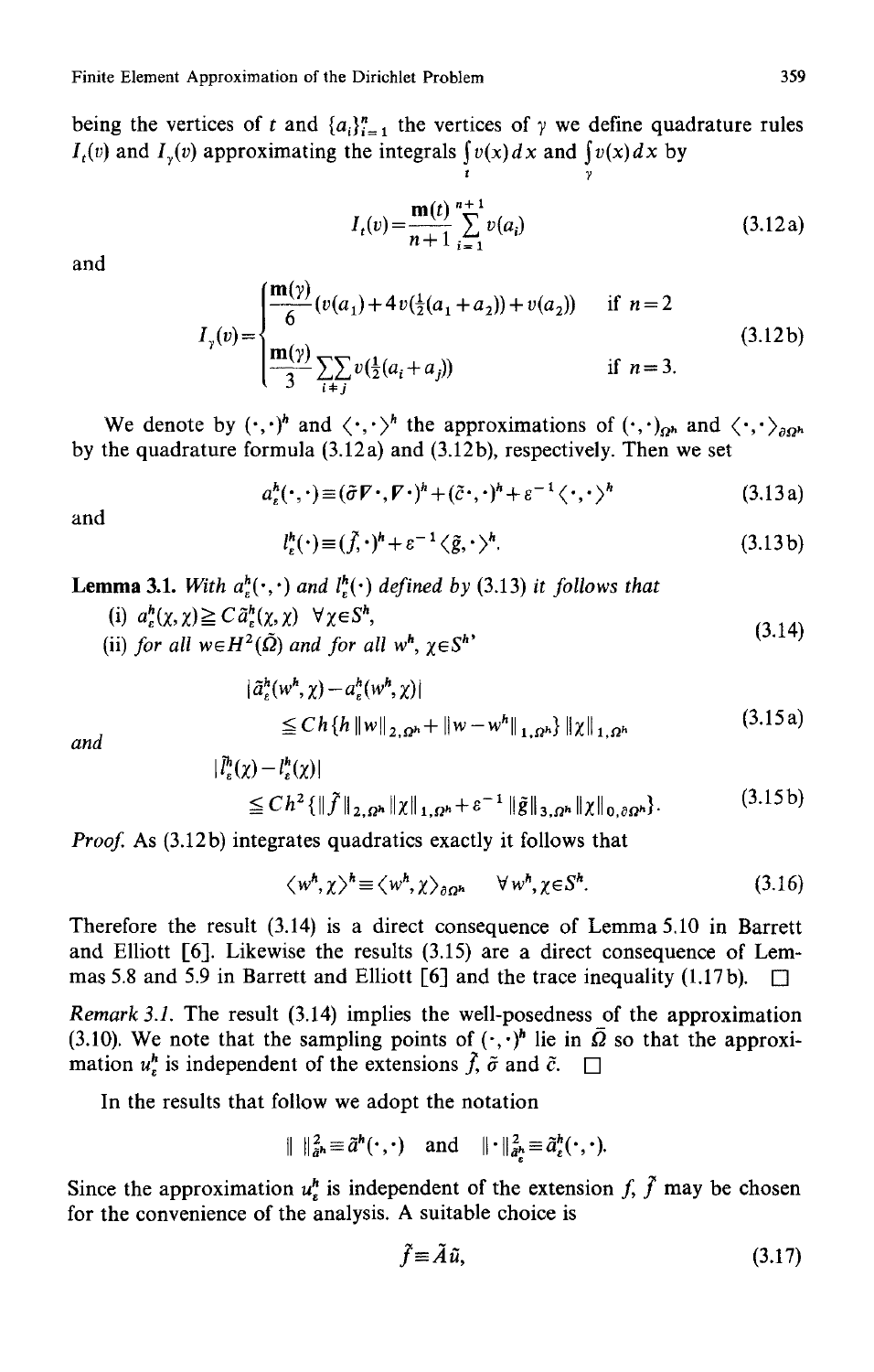where  $\tilde{u} = Eu$ . Clearly  $\tilde{f} = \tilde{A}u = f$  in  $\Omega$ , which implies, together with (A2) and (2.11) that  $\|\tilde{f}\|_{2,0h} \equiv \|\tilde{A}\tilde{u}\|_{2,0h} \leq C \|\tilde{u}\|_{4,0h}$ 

$$
\leq C \left\| u \right\|_{4,\Omega}.\tag{3.18}
$$

The following lemma derives abstract  $H^1$  and  $H^{-r}$ ,  $r \ge 0$ , error estimates. The negative norm estimate is required later in obtaining an interior  $L^2$  error bound.

**Lemma 3.2.** *Let* (A2) *hold. The solutions u and*  $u^h$ *, of* (1.3) *and* (3.10) *satisfy*:

$$
\begin{split} \|\tilde{u} - u_{\varepsilon}^{h}\|_{\tilde{a}_{\varepsilon}^{h}} &\leq C \inf_{\xi \in S^{h}} \left[ \|\tilde{u} - \xi\|_{\tilde{a}_{\varepsilon}^{h}} + \sup_{\chi \in S^{h}} \frac{|\tilde{a}_{\varepsilon}^{h}(\xi, \chi) - a_{\varepsilon}^{h}(\xi, \chi)|}{\|\chi\|_{\tilde{a}_{\varepsilon}^{h}}}\right] \\ &+ \sup_{\chi \in S^{h}} \left[ \frac{|\tilde{l}_{\varepsilon}^{h}(\chi) - l_{\varepsilon}^{h}(\chi)| + |\tilde{a}_{\varepsilon}^{h}(\tilde{u}, \chi) - \tilde{l}_{\varepsilon}^{h}(\chi)|}{\|\chi\|_{\tilde{a}_{\varepsilon}^{h}}}\right] \end{split} \tag{3.19}
$$

*and for*  $r \geq 0$ 

$$
\begin{split} \|\tilde{u} - u_{\varepsilon}^{h}\|_{-r,\Omega^{h}} &\leq C\{\|\tilde{u} - u_{\varepsilon}^{h}\|_{0,\Omega^{h}-\Omega} + \|\tilde{u} - u_{\varepsilon}^{h}\|_{0,\partial\Omega^{h}} \\ &+ \sup_{z \in H^{r+2}(\Omega) \cap H_{0}^{1}(\Omega)} \|z\|_{r+2,\Omega}^{-1} \|\tilde{z} - \pi_{h}\tilde{z}\|_{1,\Omega^{h}} \|\tilde{u} - u_{\varepsilon}^{h}\|_{1,\Omega^{h}} \\ &+ \varepsilon^{-1} \|\pi_{h}\tilde{z}\|_{0,\partial\Omega^{h}} \|\tilde{u} - u_{\varepsilon}^{h}\|_{0,\partial\Omega^{h}} + |\tilde{a}_{\varepsilon}^{h}(u_{\varepsilon}^{h}, \pi_{h}\tilde{z}) - a_{\varepsilon}^{h}(u_{\varepsilon}^{h}, \pi_{h}\tilde{z})| \\ &+ |\tilde{l}_{\varepsilon}^{h}(v_{h}\tilde{z}) - l_{\varepsilon}^{h}(v_{h}\tilde{z})| + |\tilde{a}_{\varepsilon}^{h}(\tilde{u}, \pi_{h}\tilde{z}) - \tilde{l}_{\varepsilon}^{h}(v_{h}\tilde{z})| \}, \end{split} \tag{3.20}
$$

*where*  $\tilde{u} = Eu$  *and*  $\tilde{z} = Ez$ .

*Proof.* Evidently the inequality

$$
\|\tilde{u} - u_{\varepsilon}^{h}\|_{\tilde{a}_{\varepsilon}^{h}} \leq \|\tilde{u} - \xi\|_{\tilde{a}_{\varepsilon}^{h}} + \|\xi - u_{\varepsilon}^{h}\|_{\tilde{a}_{\varepsilon}^{h}}
$$
\n(3.21)

holds for all  $\xi \in S^h$ . Setting  $\chi = u_r^h - \xi$  it follows from (3.14) that

$$
\|\chi\|_{\tilde{a}^h_\varepsilon}^2 \le C^{-1} a^h_\varepsilon(\chi,\chi) \tag{3.22}
$$

and

$$
a_{\varepsilon}^{h}(\chi,\chi) = \tilde{a}_{\varepsilon}^{h}(\tilde{u}-\xi,\chi) + \left[\tilde{a}_{\varepsilon}^{h}(\xi,\chi) - a_{\varepsilon}^{h}(\xi,\chi)\right] + \left[\frac{l_{\varepsilon}^{h}(\chi) - \tilde{l}_{\varepsilon}^{h}(\chi)\right] + \left[\tilde{l}_{\varepsilon}^{h}(\chi) - \tilde{a}_{\varepsilon}^{h}(\tilde{u},\chi)\right].
$$
 (3.23)

Combining (3.21), (3.22) and (3.23) yields the desired result (3.19).

We have for  $r \ge 0$ 

$$
\|\tilde{u} - u_{\varepsilon}^h\|_{-r,\Omega^h} = \sup_{\eta \in H^r(\Omega^h)} \frac{|(\tilde{u} - u_{\varepsilon}^h, \eta)_{\Omega^h}|}{\|\eta\|_{r,\Omega^h}}.
$$
\n(3.24)

Extend  $\eta$  to  $\tilde{\Omega}$  by setting  $\tilde{\eta} = E^h \eta$  and define z such that

 $A z = \tilde{n}$  in  $\Omega$   $z = 0$  on  $\partial \Omega$ . (3.25)

From (A2) and elliptic regularity theory and (3.5 b) it follows that

$$
||z||_{r+2,\Omega} \leq C ||\tilde{\eta}||_{r,\Omega} \leq C ||\eta||_{r,\Omega^h}.
$$
\n(3.26)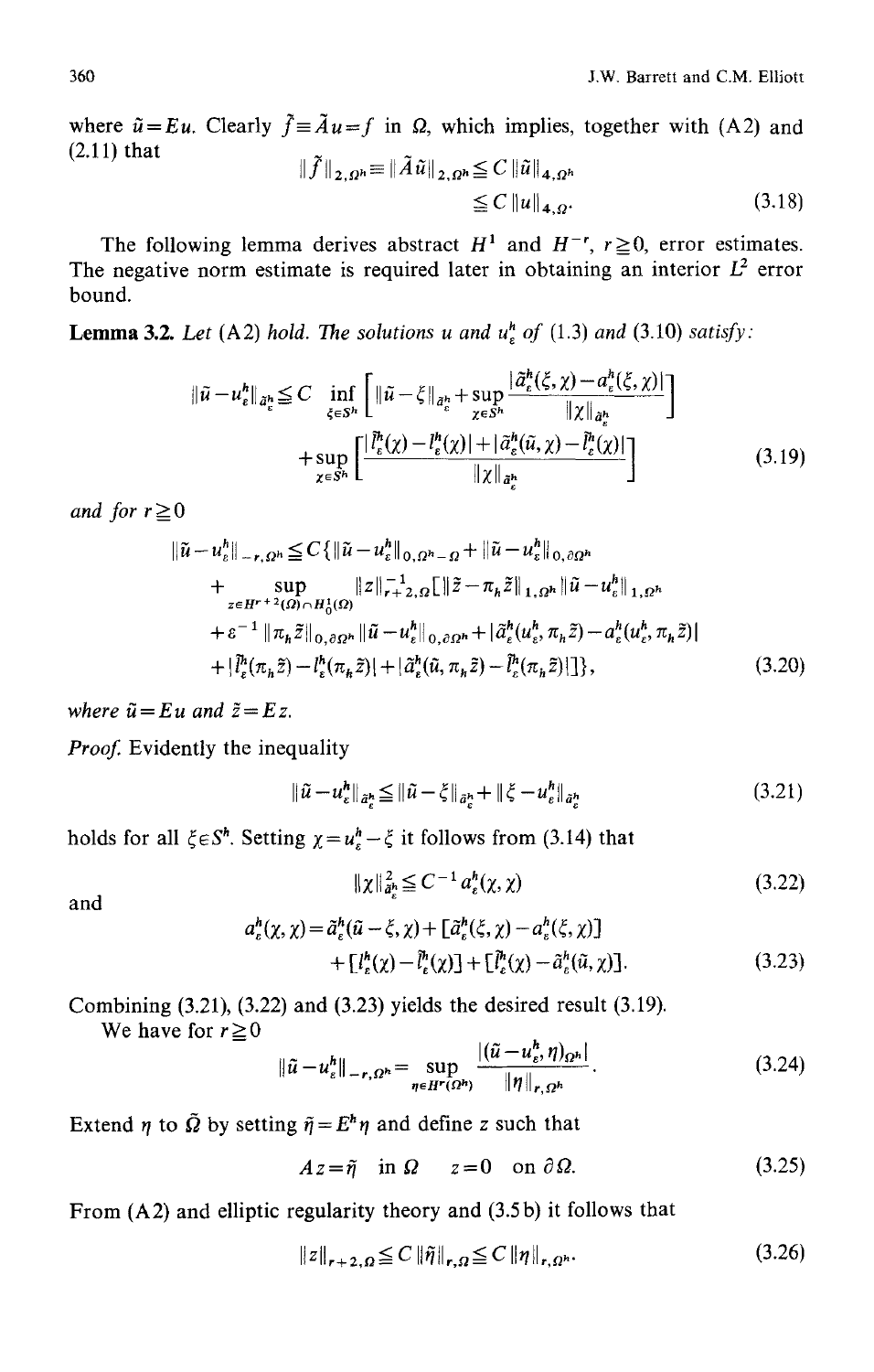It follows from (3.7b) and (3.10) that

$$
(\tilde{u} - u_e^h, \eta)_{\Omega^h} = (\tilde{u} - u_e^h, \tilde{A}\tilde{z})_{\Omega^h} + (\tilde{u} - u_e^h, \eta - \tilde{A}\tilde{z})_{\Omega^h - \Omega}
$$
  
\n
$$
= \tilde{a}^h (\tilde{u} - u_e^h, \tilde{z} - \pi_h \tilde{z}) - \left\langle \tilde{u} - u_e^h, \tilde{\sigma} \frac{\partial \tilde{z}}{\partial v^h} + \varepsilon^{-1} \pi_h \tilde{z} \right\rangle_{\partial \Omega^h}
$$
  
\n
$$
+ \left[ a_e^h (u_e^h, \pi_h \tilde{z}) - \tilde{a}_e^h (u_e^h, \pi_h \tilde{z}) \right] + \left[ \tilde{l}_e^h (\pi_h \tilde{z}) - l_e^h (\pi_h \tilde{z}) \right]
$$
  
\n
$$
+ \left[ \tilde{a}_e^h (\tilde{u}, \pi_h \tilde{z}) - \tilde{l}_e^h (\pi_h \tilde{z}) \right] + (\tilde{u} - u_e^h, \eta - \tilde{A}\tilde{z})_{\Omega^h - \Omega}. \tag{3.27}
$$

Bounding the right hand side of (3.27) using (3.9), noting that

$$
\|\tilde{A}\tilde{z}\|_{0,\Omega^{h_{-}}\Omega} \leq C \|\tilde{z}\|_{2,\Omega^{h}} \leq C \|z\|_{2,\Omega}
$$
\n(3.28)

and applying the trace inequality (1.17b) the desired result (3.20) follows from combining this bound with (3.24) and (3.26).  $\Box$ 

The following estimates are required in obtaining the error bounds.

**Lemma 3.3.** Assuming (A5) we have for all  $w \in H^1(\tilde{\Omega})$ :

$$
||w||_{0,\Omega^h-\Omega} \leq C \{ h^2 |w|_{1,\Omega^h-\Omega} + h ||w||_{0,\partial\Omega^h} \}
$$
\n(3.29a)

*and* 

$$
||w||_{0,\Omega-\Omega^h} \leq C \{ h^2 |w|_{1,\Omega-\Omega^h} + h ||w||_{0,\partial\Omega} \}.
$$
 (3.29b)

*Proof.* The proof of (3.29a) is given in Lemma 3.2 in Barrett and Elliott [4]. The proof of (3.29b) follows in a similar manner.  $\Box$ 

**Lemma 3.4.** *Assume* (A5) *holds. If*  $w \in H^2(\tilde{\Omega})$  *and*  $w = 0$  *on*  $\partial \Omega$  *then* 

$$
\|w\|_{0,\partial\Omega^h} \le C h^2 \|w\|_{2,\bar{\Omega}}.
$$
\n(3.30)

*Proof.* For each element  $\tau \in B^h$  there exists a local co-ordinate system  $(X, Y)$ such that  $X_{\tau} \in \Lambda_{\tau}$  and  $Y_{\tau} \in \mathbb{R}$ , where  $\Lambda_{\tau}$  is either an interval (n = 2) or a triangle (n =3). The surface  $\partial \Omega_i^h \equiv \partial \Omega^h \cap \bar{\tau}$  is locally described by  $Y = \psi_i^h(X_i)$ . The surface  $\partial \Omega$  is locally described by  $Y_t = \psi_t(X_t)$ . Assuming (A5) it follows that

$$
\|\psi_{\tau} - \psi_{\tau}^{h}\|_{0, \infty, A_{\tau}} \leq C h^{2} \qquad \forall \tau \in B^{h}, \tag{3.31}
$$

as  $\psi$  is sufficiently smooth by (A2).

Adopting the notation  $w \equiv w(X, \psi(x))$  and  $w(h) \equiv w(X, \psi(x))$  we have

$$
||w||_{0,\partial\Omega^{h}}^{2} = \sum_{\tau \in B^{h}} ||w||_{0,\partial\Omega_{\tau}}^{2}
$$

and

$$
\|w\|_{0,\partial\Omega_{\tau}^{h}}^{2} = \int_{A_{\tau}} (w(h))^{2} (1 + |F \psi_{\tau}^{h}|^{2})^{\frac{1}{2}} dX_{\tau}
$$
  
\n
$$
= \int_{A_{\tau}} [w(h) - w]^{2} (1 + |F \psi_{\tau}^{h}|^{2})^{\frac{1}{2}} dX_{\tau}
$$
  
\n
$$
= \int_{A_{\tau}} \int_{\psi_{\tau}(X)}^{\psi_{\tau}^{h}(X)} \frac{\partial w}{\partial Y_{\tau}} dY_{\tau} \Big] (1 + |F \psi_{\tau}^{h}|^{2})^{\frac{1}{2}} dX_{\tau}
$$
  
\n
$$
\leq ||(1 + |F \psi_{\tau}^{h}|^{2})^{\frac{1}{2}} (\psi_{\tau}^{h} - \psi_{\tau})||_{0, \infty, \Delta_{\tau}} \int_{A_{\tau}}^{\psi_{h}(X)} \left[\frac{\partial w}{\partial Y_{\tau}}\right]^{2} dY_{\tau} dX_{\tau}.
$$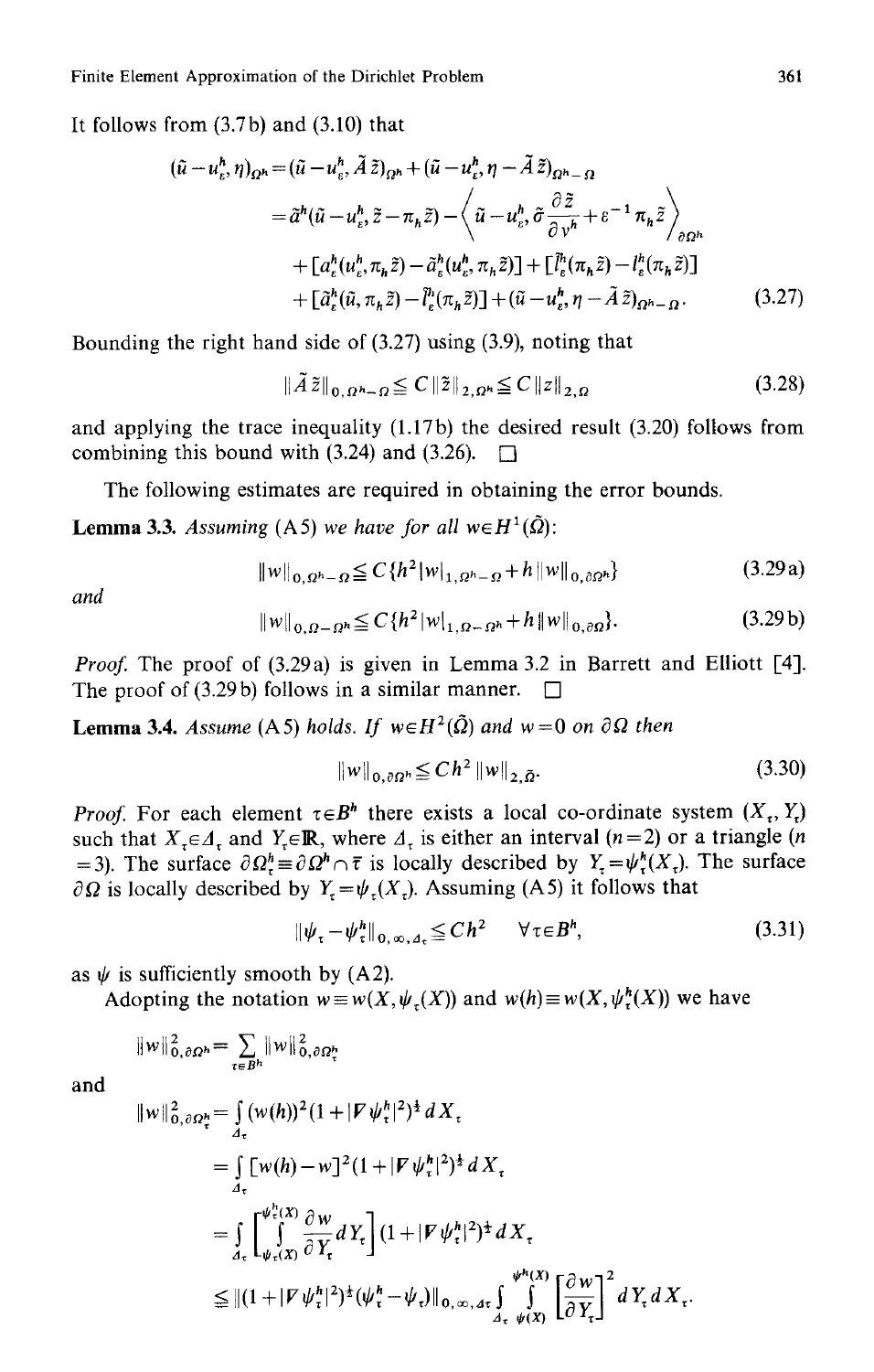Therefore we obtain

$$
||w||_{0,\partial\Omega^{h}}^{2} \leq Ch^{2}[|w|_{1,\Omega-\Omega^{h}}^{2}+|w|_{1,\Omega^{h}-\Omega}^{2}], \qquad (3.32)
$$

applying the bound  $(3.31)$  above. From the trace inequality  $(1.17b)$  and  $(3.29)$ we have for all  $w \in H^1(\tilde{\Omega})$  that

$$
||w||_{0,\Omega^h-\Omega} \leq Ch ||w||_{1,\Omega^h}
$$
\n(3.33a)

and

$$
||w||_{0,\Omega-\Omega^{h}} \leq Ch ||w||_{1,\Omega}, \qquad (3.33\,\mathrm{b})
$$

which imply for all  $w \in H^2(\tilde{\Omega})$  that

$$
|w|_{1,\Omega^h-\Omega}^2 + |w|_{1,\Omega-\Omega^h}^2 \leq Ch^2 \|w\|_{2,\bar{\Omega}}^2.
$$
 (3.34)

Combining (3.32) and (3.34) yields the desired result (3.30).  $\Box$ 

Combining the above lemmas we obtain the  $H<sup>1</sup>$  error bound.

Theorem 3.1. *Let the assumptions* (A1), (A2) *and* (A5) *hold. Then the solutions u and uh~ of* (1.3) *and* (3.10) *satisfy:* 

$$
\|\tilde{u} - u_{\varepsilon}^{h}\|_{1, \Omega^{h}} \leq C \left\{ \left[h + \varepsilon^{-\frac{1}{2}} h^{2} + \varepsilon^{\frac{1}{2}} \right] \|u\|_{4, \Omega} + \varepsilon^{-\frac{1}{2}} h^{2} \left\| \tilde{g} \right\|_{3, \Omega^{h}} \right\}
$$
(3.35)

*and* 

$$
\|\tilde{u} - u_{\varepsilon}^{h}\|_{0,\partial\Omega^{h}} \leq C \left\{ \left[\varepsilon^{\frac{1}{2}} h + h^{2} + \varepsilon\right] \|u\|_{4,\Omega} + h^{2} \left\|\tilde{g}\right\|_{3,\Omega^{h}} \right\},\tag{3.36}
$$

*where*  $\tilde{u} = E u$ .

*Proof.* Choosing  $\xi = \pi_h \tilde{u}$  in (3.19) together with (3.15) and (3.18) yields

$$
\begin{split} \|\tilde{u} - u_{\varepsilon}^{h}\|_{\tilde{a}_{\varepsilon}^{h}} &\leq C \left\{ \|\tilde{u} - \pi_{h}\tilde{u}\|_{\tilde{a}_{\varepsilon}^{h}} + h^{2} \left\|u\right\|_{4,\Omega} + \varepsilon^{-\frac{1}{2}} h^{2} \left\|\tilde{g}\right\|_{3,\Omega^{h}} \right. \\ &\left. + \sup_{\chi \in S^{h}} \frac{|\tilde{a}_{\varepsilon}^{h}(\tilde{u},\chi) - \tilde{l}_{\varepsilon}^{h}(\chi)|}{\|\chi\|_{\tilde{a}_{\varepsilon}^{h}}}\right\} . \end{split} \tag{3.37}
$$

From (3.7), (3.8) and (3.17) it follows that

$$
\begin{split} |\tilde{a}_{\varepsilon}^{h}(\tilde{u}, \chi) - \tilde{l}_{\varepsilon}^{h}(\chi)| &= \varepsilon^{-1} \left| \left\langle \varepsilon \tilde{\sigma} \frac{\partial \tilde{u}}{\partial v^{h}} + \tilde{u} - \tilde{g}, \chi \right\rangle_{\partial \Omega^{h}} \right| \\ &\leq C \left[ \left\| \frac{\partial \tilde{u}}{\partial v^{h}} \right\|_{0, \partial \Omega^{h}} + \varepsilon^{-1} \left\| \tilde{u} - \tilde{g} \right\|_{0, \partial \Omega^{h}} \right] \| \chi \|_{0, \partial \Omega^{h}} \\ &\leq C \left[ (1 + \varepsilon^{-1} h^{2}) \left\| u \right\|_{2, \Omega} + \varepsilon^{-1} h^{2} \left\| \tilde{g} \right\|_{2, \Omega^{h}} \right] \| \chi \|_{0, \partial \Omega^{h}}, \end{split} \tag{3.38}
$$

where we have applied the trace inequality (1.17c), (2.11), the bound (3.30) as  $u$  $=g$  on  $\partial \Omega$  and noted that  $||\chi||_{0,\partial \Omega^h} \leq C\epsilon^{\frac{1}{2}} ||\chi||_{\partial \Omega^h}$ .

From  $(A1)$ ,  $(3.4b)$  and  $(2.11)$  we obtain

$$
\|\tilde{u} - \pi_h \tilde{u}\|_{\tilde{a}_k^h} \le C \left[ h^2 + \varepsilon^{-1} h^4 \right]^{\frac{1}{2}} \|u\|_{4, \Omega}. \tag{3.39}
$$

From (1.19) it follows that  $\|\cdot\|_{1,\Omega^h} \leq C \|\cdot\|_{d^h}$  and so combining (3.37), (3.38) and (3.39) yields the desired results (3.35) and (3.36).  $\Box$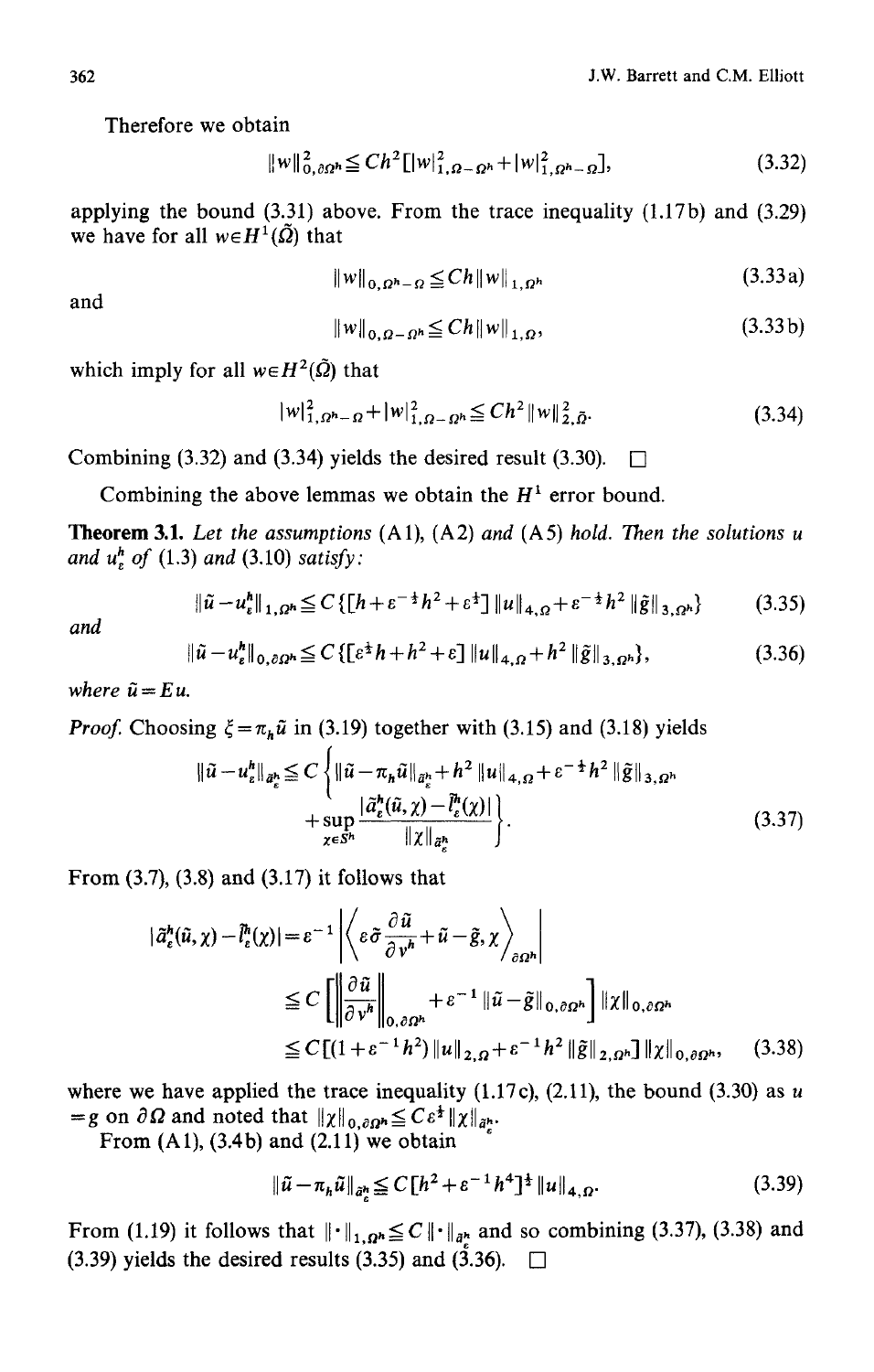We see from  $(3.35)$  and  $(3.36)$  that optimal rates of confergence are obtained if and only if  $\varepsilon = O(h^2)$ .

**Theorem 3.2.** Let the assumptions  $(A1)$ ,  $(A2)$  and  $(A5)$  hold and  $\varepsilon=h^2$ . Then the *solutions u and uh~ of* (1.3) *and* (3.10) *satisfy:* 

$$
\|\tilde{u} - u_{\varepsilon}^h\|_{0, \Omega^h} \leq C h^{\frac{3}{2}} [\|u\|_{4, \Omega} + \|\tilde{g}\|_{3, \Omega^h}]
$$
\n(3.40)

*and* 

$$
\|\tilde{u} - u_{\varepsilon}^{h}\|_{-2, \Omega^{h}} \leq C h^{2} \|\|u\|_{4, \Omega} + \|\tilde{g}\|_{3, \Omega^{h}} \},
$$
\n(3.41)

*where*  $\tilde{u} = E u$ .

*Proof.* From (3.20) we see that an important term to estimate is  $\|\pi_h\tilde{z}\|_{0,00^h}$ . If  $r=0$ , so  $z \in H^2(\Omega) \cap H^1_0(\Omega)$ , then from (3.4a) we have

$$
\|\pi_{h}\tilde{z}\|_{0,\partial\Omega^{h}} \leq C h^{\frac{3}{2}} \|z\|_{2,\Omega}, \tag{3.42a}
$$

where  $\tilde{z} = E z$ . However if  $r = 2$ , so  $z \in H^4(\Omega) \cap H^1_0(\Omega)$ , then from (3.4b) we have

$$
\|\pi_h \tilde{z}\|_{0,\partial\Omega^h} \leq C h^2 \|z\|_{4,\Omega}.
$$
\n(3.42b)

Therefore combining (3.20) with  $r = 0(2)$ , (3.29a), (3.35), (3.36), (A1), (3.42a(b)), (3.15) and (3.38) with  $\chi = \pi_h \tilde{z}$  yields the desired results (3.40) and (3.41).  $\Box$ 

Although we have only been able to prove that the approximation (3.10) with  $\varepsilon = h^2$  converges at the rate  $O(h^2)$  globally in  $L^2$ , we now show that it converges at the optimal rate in  $L^2$  over a domain  $\Omega_0 \subset \subset \Omega_1 \subset \subset \Omega^h$  using the techniques of Nitsche and Schatz [12] for obtaining interior estimates.

Lemma 3.5. *Let the assumptions* (A1), (A2) *and* (A5) *hold. Then the solutions u and*  $u_{\varepsilon}^{h}$  *of* (1.3) *and* (3.10) *satisfy for*  $i = 0$  *and* 1:

$$
\|\tilde{u} - u_{\varepsilon}^{h}\|_{-i, G_{i}} \leq C \|\tilde{u} - u_{\varepsilon}^{h}\|_{-(i+1), G_{i+1}} + h^{2} \|u\|_{4, \Omega}, \tag{3.43}
$$

*where*  $G_0$  and  $G_1$  are concentric spheres,  $G_i \subset G_{i+1} \subset \subset \Omega^h$ , and  $\tilde{u} = Eu$ .

*Proof.* For  $i=0$  and 1, let  $\omega_i \in C_0^{\infty}(G_i)$  be such that

$$
\omega_i \equiv 1 \quad \text{on } G_i, \qquad \omega_i \ge 0 \quad \text{on } G'_i \quad \text{and}
$$
\n
$$
\omega_i \equiv 0 \quad \text{on } \Omega \setminus G'_i \tag{3.44}
$$

where  $G'_i$  is a sphere satisfying  $G_i \subset \subset G'_i \subset \subset G_{i+1}$ . Setting  $e = \tilde{u} - u_e^h$  and so it follows that  $\|e\|_{\alpha,\sigma} \leq \|a.e\|$ 

$$
||e||_{-i, G_i} \leq ||\omega_i e||_{-i, G_{i+1}}= \sup_{\eta_i \in H^i(G_{i+1})} \frac{|(\omega_i e, \eta_i)_{G_{i+1}}|}{\|\eta_i\|_{i, G_{i+1}}}.
$$
(3.45)

Introduce  $z_i$  such that

$$
Az_i = \eta_i
$$
 in  $G_{i+1}$   $z_i = 0$  on  $\partial G_{i+1}$ . (3.46)

From (A2) and elliptic regularity theory it follows that

$$
||z_i||_{i+2, G_{i+1}} \leq C ||\eta_i||_{i, G_{i+1}}.
$$
\n(3.47)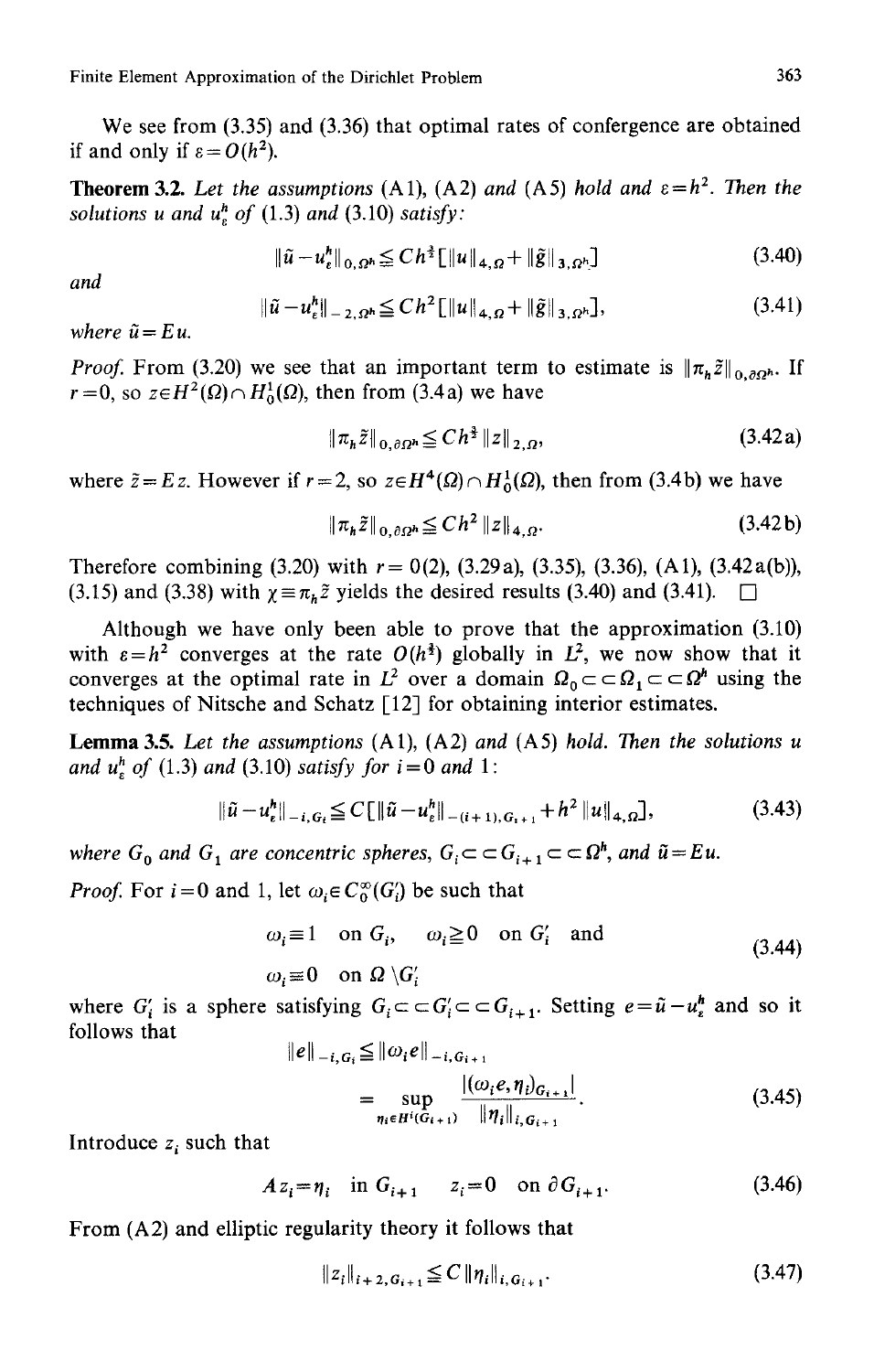As  $z_i \in H^{i+2}(G_{i+1}) \cap H_0^1(G_{i+1})$  and  $\omega_i \in C_0^{\infty}(G_i)$  it follows that

$$
(\omega_i e, \eta_i)_{G_{i+1}} = a(z_i, \omega_i e)_{G_{i+1}}
$$
  
=  $a(e, \omega_i z_i) + (e, \sigma \nabla z_i \cdot \nabla \omega_i)_{G_{i+1}}$   
+  $(e, \nabla \cdot (\sigma z_i \nabla \omega_i))_{G_{i+1}}$ 

and so from (3.45) we obtain

$$
\|e\|_{-i, G_t} \leq C \|e\|_{-(i+1), G_{i+1}} + \sup_{z_i \in H^{i+2}(G_{i+1}) \cap H_0^1(G_{i+1})} \frac{|a(e, \omega_i z_i)|}{\|z_i\|_{i+2, G_{i+1}}}.
$$
 (3.48)

In addition, it follows that

$$
a(e, \omega_i z_i) = a(e, \omega_i z_i - \pi_h(\omega_i \tilde{z}_i)) + a(e, \pi_h(\omega_i \tilde{z}_i))
$$
\n(3.49)

and that

$$
a(e, \pi_h(\omega_i \tilde{z}_i)) = \tilde{a}^h(e, \pi_h(\omega_i \tilde{z}_i))
$$
  
\n
$$
= [a^h(u_i^h, \pi_h(\omega_i \tilde{z}_i)) - \tilde{a}^h(u_i^h, \pi_h(\omega_i \tilde{z}_i))]
$$
  
\n
$$
+ [\tilde{l}^h(\pi_h(\omega_i \tilde{z}_i)) - l^h(\pi_h(\omega_i \tilde{z}_i))].
$$
\n(3.50)

Hence the desired result (3.43) follows from combining (3.48), (3.49) and (3.50) with  $(A1)$  and the bounds  $(3.15)$  and  $(3.18)$ .

**Theorem 3.3.** *Let the assumptions* (A1), (A2) *and* (A5) *hold and*  $\varepsilon = h^2$ . *Then the* solutions u and  $u^h$  of (1.3) and (3.10) satisfy:

$$
\|\tilde{u} - u_{\varepsilon}^h\|_{0, \Omega_0} \leq C h^2 \|\|u\|_{4, \Omega} + \|\tilde{g}\|_{3, \Omega^h}, \tag{3.51}
$$

*where*  $\Omega_0 \subset \subset \Omega_1 \subset \subset \Omega^h$  *and*  $\tilde{u} = Eu$ .

*Proof.* Setting  $e=\tilde{u}-u^h$ , we have from (3.43) for  $\Omega_0 \subseteq G_0$  that

$$
\begin{aligned} \|e\|_{0,\Omega_0} &\leq C \big[ \|e\|_{-1,G_1} + h^2 \|u\|_{4,\Omega} \big] \\ &\leq C \big[ \|e\|_{-2,G_2} + h^2 \|u\|_{4,\Omega} \big]. \end{aligned}
$$

The desired result (3.51) then follows from (3.41).  $\Box$ 

#### **4. Numerical Example**

We now report on a numerical example. The problem chosen was

$$
-V^2u=0 \quad \text{in } \Omega \equiv x^2 + y^2 \leq 1 \qquad u=g \quad \text{on } \partial \Omega,
$$

where g was chosen so that the solution  $u=x^2-y^2$ . Due to symmetry the problem was solved in a single quadrant. For our trial space we took piecewise linears on uniform right-angled triangles, resulting from a uniform partition of the complete square  $[0, 1] \times [0, 1]$  into squares with sides of length  $h = 1/J$  and then into triangles by joining the SW to the NE vertex. The computational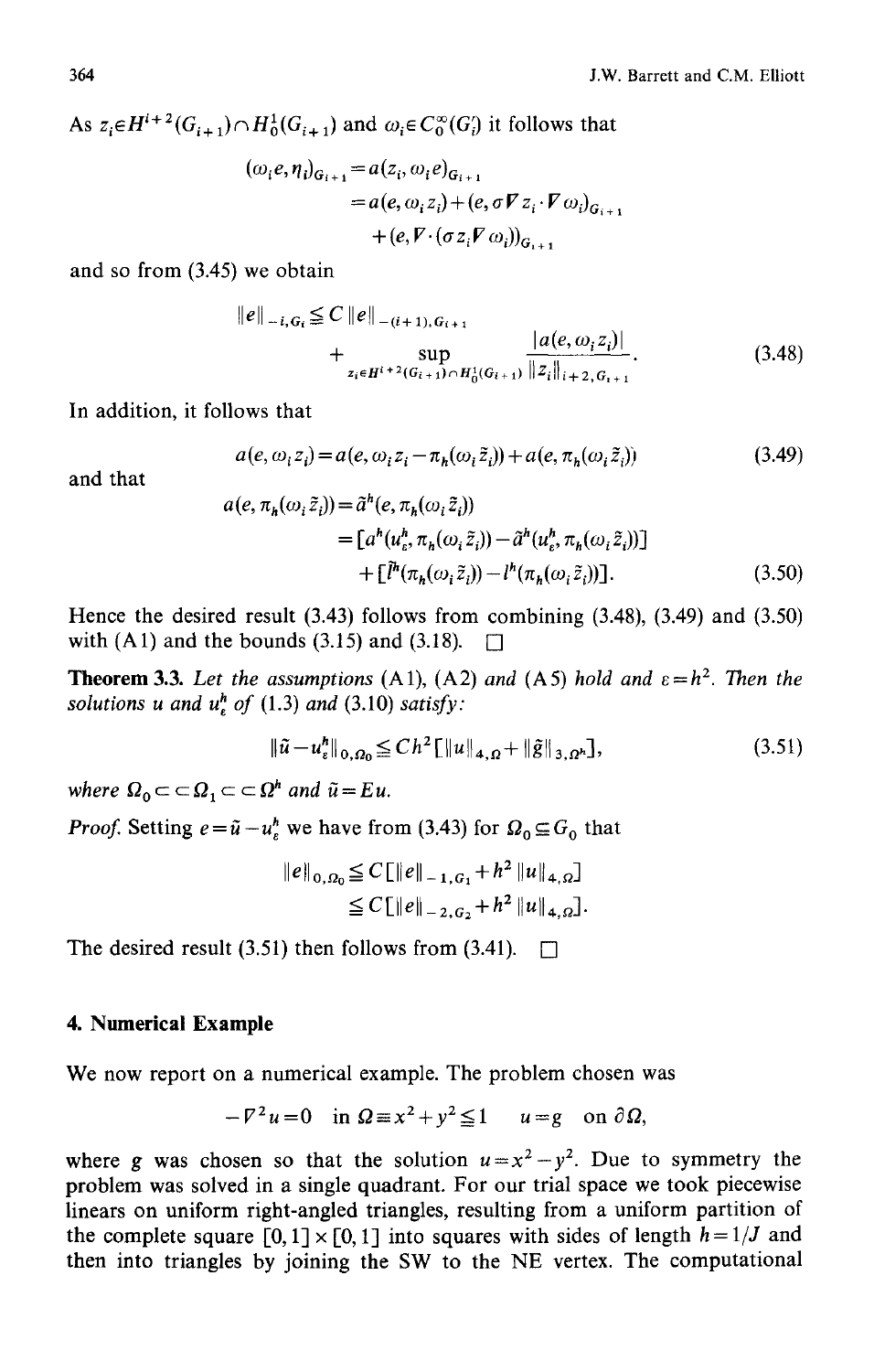| $h = 1/J$<br>J | $\varepsilon = h^{\lambda}$<br>λ | $ u-u_{\varepsilon}^h _{1,\Omega^h}$ | $  u - u_{\varepsilon}^{h}  _{0, \Omega^{h}}$ | $  u - u_{\varepsilon}^{h}  _{0, \Omega_{0}}$ | $\max  u(x_j)-u_{\varepsilon}^h(x_j) $<br>nodes<br>$x_i \in \Omega$ |  |
|----------------|----------------------------------|--------------------------------------|-----------------------------------------------|-----------------------------------------------|---------------------------------------------------------------------|--|
| 4              | 1                                | 1.75819                              | 0.47962                                       | 0.07414                                       | 0.33396                                                             |  |
| 8              |                                  | 1.04683                              | 0.28778                                       | 0.04238                                       | 0.19930                                                             |  |
| 16             | 1                                | 0.58026                              | 0.16018                                       | 0.02338                                       | 0.11074                                                             |  |
| 32             | 1                                | 0.30699                              | 0.08494                                       | 0.01238                                       | 0.05870                                                             |  |
| 4              | 2                                | 0.85301                              | 0.15715                                       | 0.03332                                       | 0.10556                                                             |  |
| 8              | $\overline{2}$                   | 0.38118                              | 0.04211                                       | 0.00864                                       | 0.02804                                                             |  |
| 16             | $\overline{2}$                   | 0.18326                              | 0.01066                                       | 0.00218                                       | 0.00712                                                             |  |
| 32             | $\overline{2}$                   | 0.09072                              | 0.00268                                       | 0.00055                                       | 0.00179                                                             |  |
| 4              | 3                                | 0.71392                              | 0.05188                                       | 0.02570                                       | 0.02114                                                             |  |
| 8              | 3                                | 0.36119                              | 0.01125                                       | 0.00638                                       | 0.00316                                                             |  |
| 16             | 3                                | 0.18173                              | 0.00312                                       | 0.00161                                       | 0.00145                                                             |  |
| 32             | 3                                | 0.09407                              | 0.00092                                       | 0.00040                                       | 0.00117                                                             |  |
| 4              | 4                                | 0.72100                              | 0.04537                                       | 0.02593                                       | 0.01185                                                             |  |
| 8              | 4                                | 0.38135                              | 0.01554                                       | 0.00664                                       | 0.00934                                                             |  |
| 16             | 4                                | 0.24053                              | 0.01441                                       | 0.00278                                       | 0.01307                                                             |  |

Table 1

domain  $\Omega^h$  was obtained by replacing  $\partial \Omega$  by its chord in each triangle it intersects as described in Sect. 3. Choosing  $\tilde{g} = x^2 - y^2$  as the extension for g, we obtained approximations  $u_n^h$  from (3.10) to u for different values of h and  $\lambda$  with  $\varepsilon = h^{\lambda}$ . The results are presented in Table 1. For the interior estimate the domain  $\Omega_0$  was chosen to be the square  $\left[-\frac{1}{2},\frac{1}{2}\right] \times \left[-\frac{1}{2},\frac{1}{2}\right]$ .

From Table 1 we see that for  $\lambda = 2$  the  $\hat{H}^1$ , global  $\hat{L}^2$  and interior  $L^2$  errors are converging at the optimal rate. The  $H<sup>1</sup>$  and interior  $L<sup>2</sup>$  rates confirm the analysis of Sect. 3, whilst the global  $L^2$  rate is better than that predicted. Overall we see the vast superiority of choosing  $\lambda = 2$  as opposed to  $\lambda = 1$ , which is the choice often quoted in the literature. Although, it appears that the  $H<sup>1</sup>$ error is converging at the optimal rate for  $\lambda = 1$ , better than that predicted. Moreover, the choice  $\lambda = 3$  yields optimal rates in the H<sup>1</sup> and the interior  $L^2$ norms. Once again this is not predicted by the analysis. However, we see that for  $\lambda = 4$  these optimal rates are lost. In fact in this case decreasing h can lead to an increase in the error.

To conclude, we see that this example certainly confirms the optimal  $H<sup>1</sup>$ and interior  $L^2$  rate predicted for the choice  $\lambda = 2$  and the superiority of this choice over choosing  $\lambda = 1$ . However, it would appear that the rates predicted for other choices of  $\lambda$  could be improved.

#### **References**

- 1. Babuska, I.: The finite element method with penalty. Math. Comput. 27, 221-228 (1973)
- 2. Babuska, I., Aziz, A.K.: Survey lectures on the mathematical foundations of the finite element method. In: The Mathematical Foundations of the Finite Element Method with Applications to Partial Differential Equations (A.K. Aziz, ed.), pp. 3-363. New York: Academic Press 1972